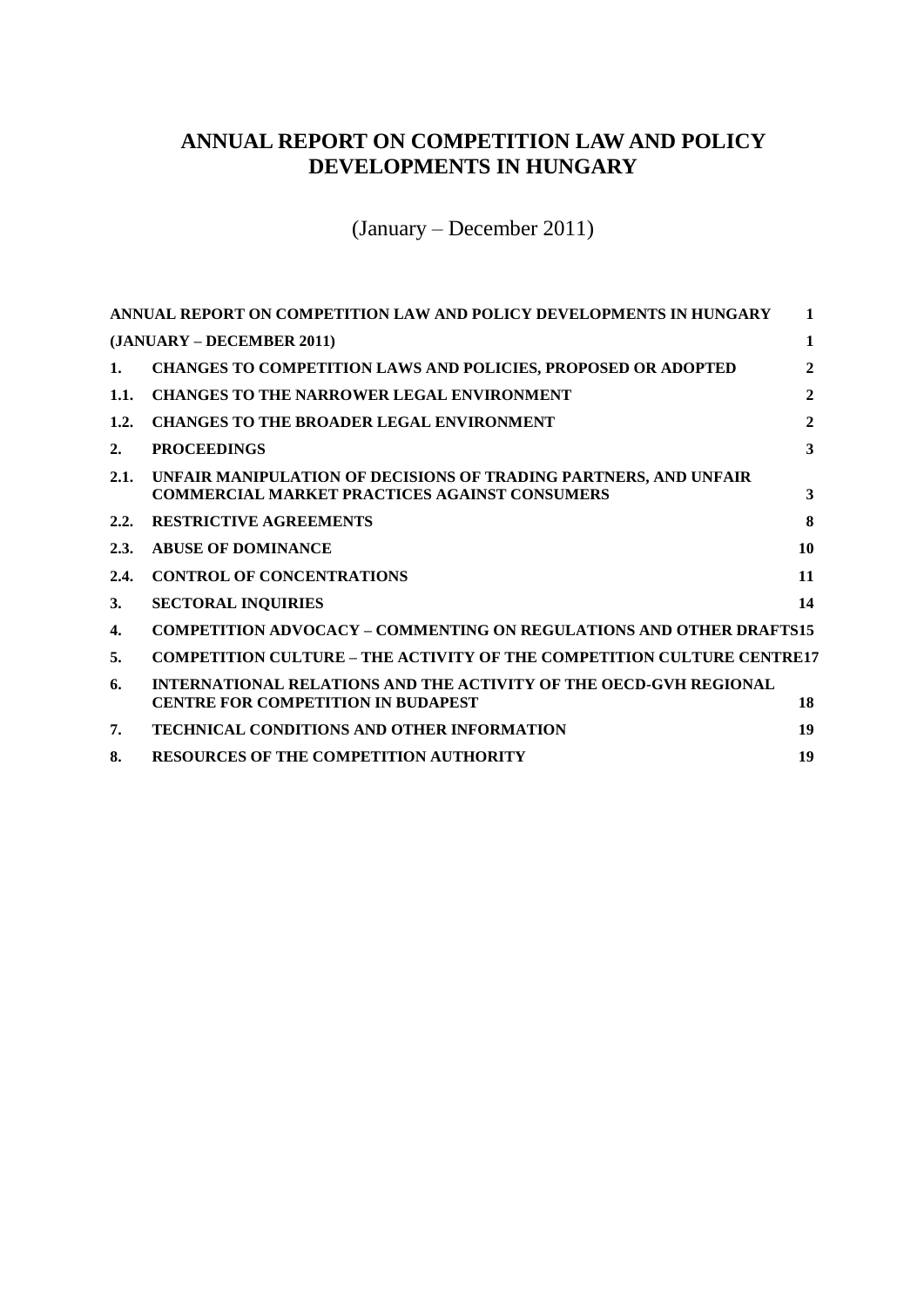## <span id="page-1-0"></span>**1. Changes to competition laws and policies, proposed or adopted**

### <span id="page-1-1"></span>**1.1. Changes to the narrower legal environment**

- 1. At the end of 2010, and in 2011, Parliament adopted several acts which contained amendments to the Competition Act. On 1 January 2011, the amended provisions of the Competition Act which deal with the handling of complaints and *actio popularis* and special new merger procedures concerning economic organisations classified as having outstanding importance for the national economy, entered into force. Furthermore, a number of other minor amendments, mostly of a technical legal nature or relating to the budget, also entered into force in 2011.
- 2. The purpose of the mostly technical amendments to the Competition Act relating to the handling of complaints was to simplify the complaint handling process and to accelerate procedures.
- 3. The rules governing *actio popularis* (action in the public interest)<sup>1</sup> were amended by the Act on the Hungarian Financial Supervisory Authority in order to ensure that they complied with the corresponding rules contained in the legal system, in particular the rules governing the similar powers of the Hungarian Financial Supervisory Authority. The most important change, which entered into force on 1 January 2011, gives the GVH 3 years from the date that an infringement is committed, or in the case of an on-going infringement, the termination of the infringement in question, to launch an *actio popularis*.
- 4. In October 2011 new group exemption decrees were issued (relating to vertical, specialisation, RCD agreements as well as certain groups of insurance agreements and agreements concerning the after-market of motor vehicles). The purpose of the new decrees was to ensure harmonisation with the new block exemption regulations adopted in the EU in 2010.

# <span id="page-1-2"></span>**1.2. Changes to the broader legal environment**

- 5. In the broader legal environment, notable changes having an impact on competition law occurred in the markets of media services and electronic communication. Market surveillance tasks have been delegated to the National Media and Infocommunications Authority of Hungary (NMIAH) or, in respect of media services, to the Media Council of the National Media and Infocommunications Authority. Pursuant to an act adopted at the end of 2010, since 1 January 2011, the NMIAH has also been participating as a competent authority in proceedings for the authorisation of concentrations of undertakings or groups of undertakings the members of which have editorial liability and which have the primary purpose of delivering media content to the public through an electronic communication network or printed media.
- 6. In addition, since 2011, the NMIAH has been authorised to conduct sectoral inquiries in the markets under its supervision if price movements or other market circumstances indicate that competition is being distorted or restricted. A proceeding can be initiated by the Media Council on the market of media services and by the president of the NMIAH on the

 1 Pursuant to Section 92 of the Competition Act, the Hungarian Competition Authority may file an action to enforce the civil law claims of consumers if the practices of an undertaking violate the provisions of the Competition Act or of the Act on the Prohibition of Unfair Business-to-Consumer Commercial Practices and the infringement concerns a large group of consumers that can be defined based on the circumstances of the infringement though the identity of the individual consumers is not known.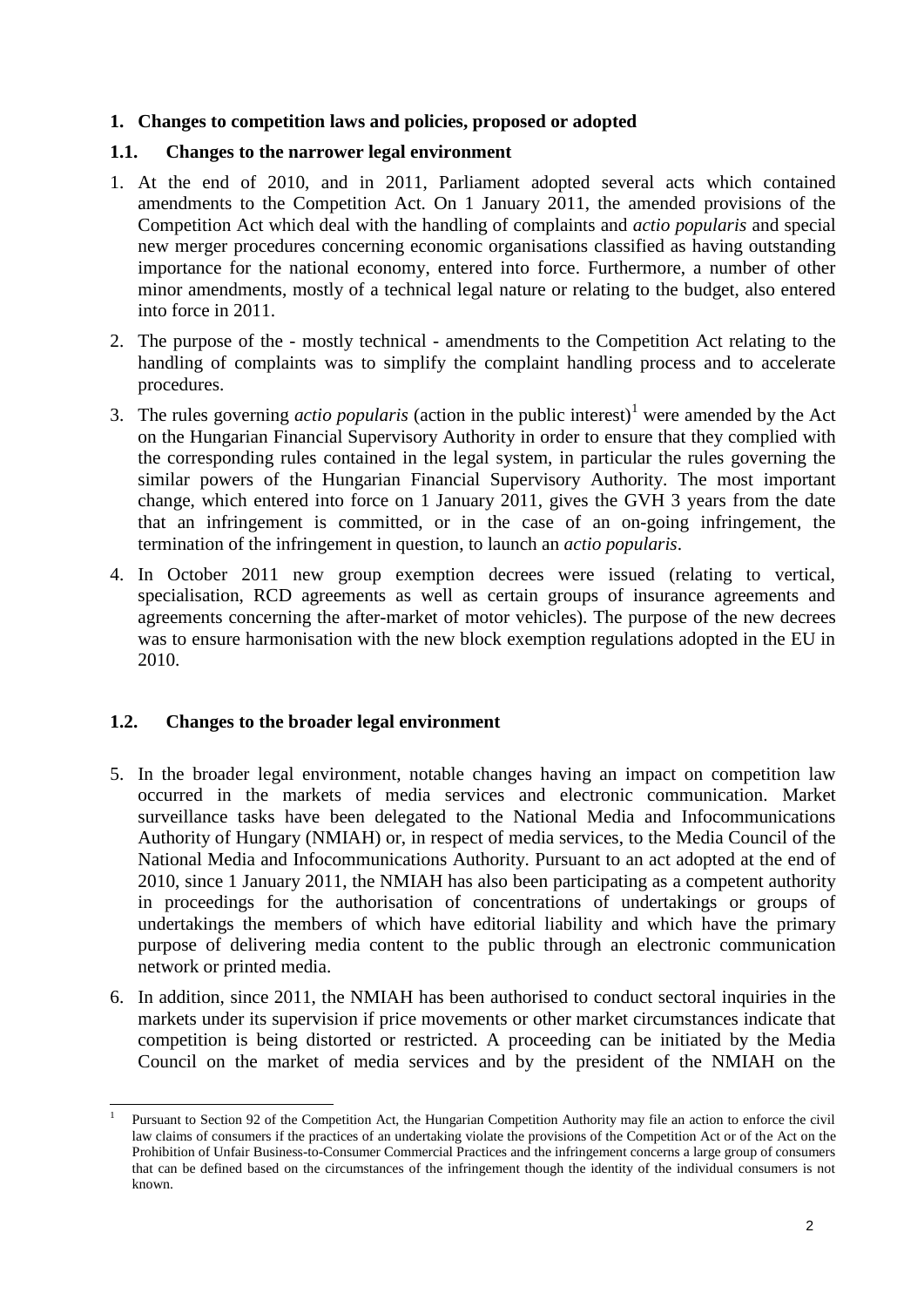communications markets. If the Media Council or the president of the NMIAH consider that after a sectoral inquiry the identified problems can only be addressed in a competition supervision proceeding, they/he/she may initiate the launching of such a proceeding with the president of the GVH.

# <span id="page-2-0"></span>**2. Proceedings**

7. In 2011, the GVH concluded 114 competition supervision proceedings with resolutions of the Competition Council on the merits of the case, decisions of the case handlers or orders imposing commitments. Ten post-investigations were held. 109 proceedings were started in 2011.



8. A proceeding can be terminated if no infringement can be established on the basis of the evidence obtained in the course of the proceeding, or if pursuing the case further is not in the public interest.

### <span id="page-2-1"></span>**2.1. Unfair manipulation of decisions of trading partners, and unfair commercial market practices against consumers**

9. The GVH's antitrust and consumer protection activities complement each other by serving consumers' interests: competition makes it possible for consumers to choose the most suitable option from the maximum possible choices. However, if consumers are not able to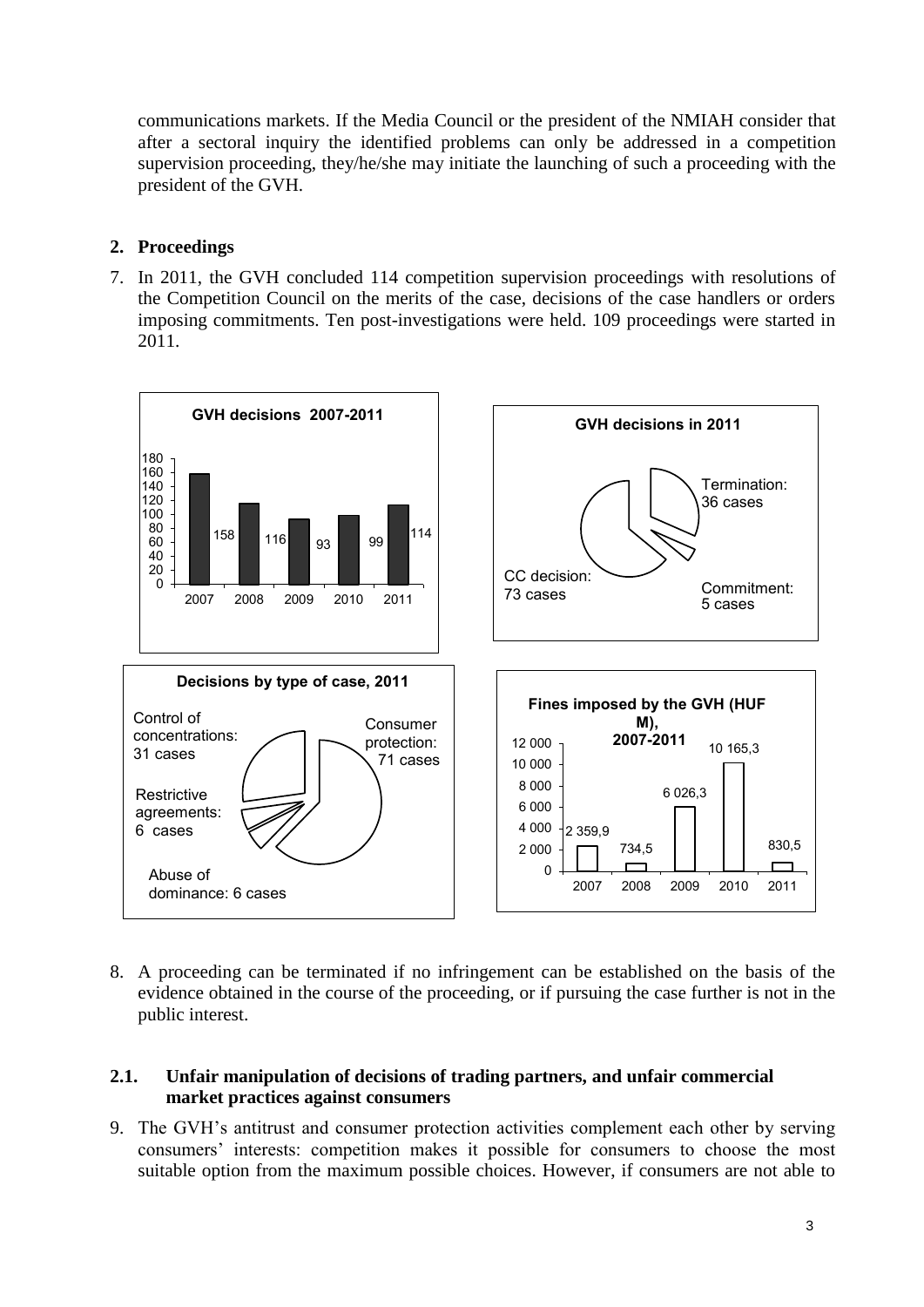make rational decisions they cannot gain from the benefits of competition. In this regard the protection of competition and the protection of consumers cannot exist without each other and the best result can only be achieved if these are able to complement each other.

- 10. The main goal of the GVH's consumer protection activity is to ensure undistorted competition and to maximise consumer welfare through the freedom of consumer choice. The GVH's consumer protection activity primarily focuses on the demand side of the markets: by investigating the communication activity of the supply side its aim is to protect the free and undistorted choice of the consumer. If it can be established that the choices of consumers in a given market have been unfairly manipulated by an undertaking, for example by inducing consumers to make decisions which they would not have otherwise made, the competition processes may be distorted as a consequence of the distorted decisions of the consumers.
- 11. Accordingly, in the competition supervision proceedings in this field, the GVH examines whether the consumers had the opportunity to search for information, and whether they had access to the information necessary for making a reasoned decision. Furthermore, it is also examined whether the undertakings have done everything in their power to provide consumers with relevant and decisive information.
- 12. Market competition is normally capable of remedying consumer harm. However, in certain situations this is not the case, and state intervention is needed.
- 13. The enforcement of the legislation on consumer protection is divided among authorities according to their competences. Besides the GVH, the Hungarian Authority for Consumer Protection (Nemzeti Fogyasztóvédelmi Hatóság – NFH) and the Hungarian Financial Supervisory Authority (Pénzügyi Szervezetek Állami Felügyelete – PSZÁF) have consumer protection related competences. If an infringement targeting end consumers (B2C practices) exerts material influence upon competition, then the GVH is in charge of applying the law, unless the infringement occurs on labels, in user manuals (warnings and instructions) or violates information requirements that are set out in other legal norms. The PSZÁF has jurisdiction in connection with practices carried out by those financial institutions which it has the competence to supervise. In any other situation, it is the NFH that has competence. In defining the material influence on competition, the extent of the practice or the size of the undertaking liable for the infringement is to be taken into account. In order to guarantee legal certainty, the Act on the Prohibition of Unfair Business-to-Consumer Commercial Practices sets forth cases when the material effect on competition shall apply without prejudice to any other circumstances. This is the case, for instance, when the commercial practice is carried out through a media service provider providing national media services, or when the commercial practice is carried out through a periodical of nationwide circulation or a daily newspaper distributed in at least three counties.
- 14. Practices in B2B relations targeting businesses belong to the sole competence of the GVH.
- 15. B2C cases are covered in the Act on the Prohibition of Unfair Business-to-Consumer Commercial Practices, while B2B cases are assessed under the relevant provisions of the Competition Act and the Advertising Act. The Act on the Prohibition of Unfair Business-to-Consumer Commercial Practices prohibits unfair commercial practices on three grounds (unfairness, deceptive or aggressive commercial practices, "black list"). The Advertising Act prohibits misleading advertising and also sets out the conditions for the publication of comparative advertisements, while the Competition Act covers deceptive and aggressive conducts relating to information other than advertising.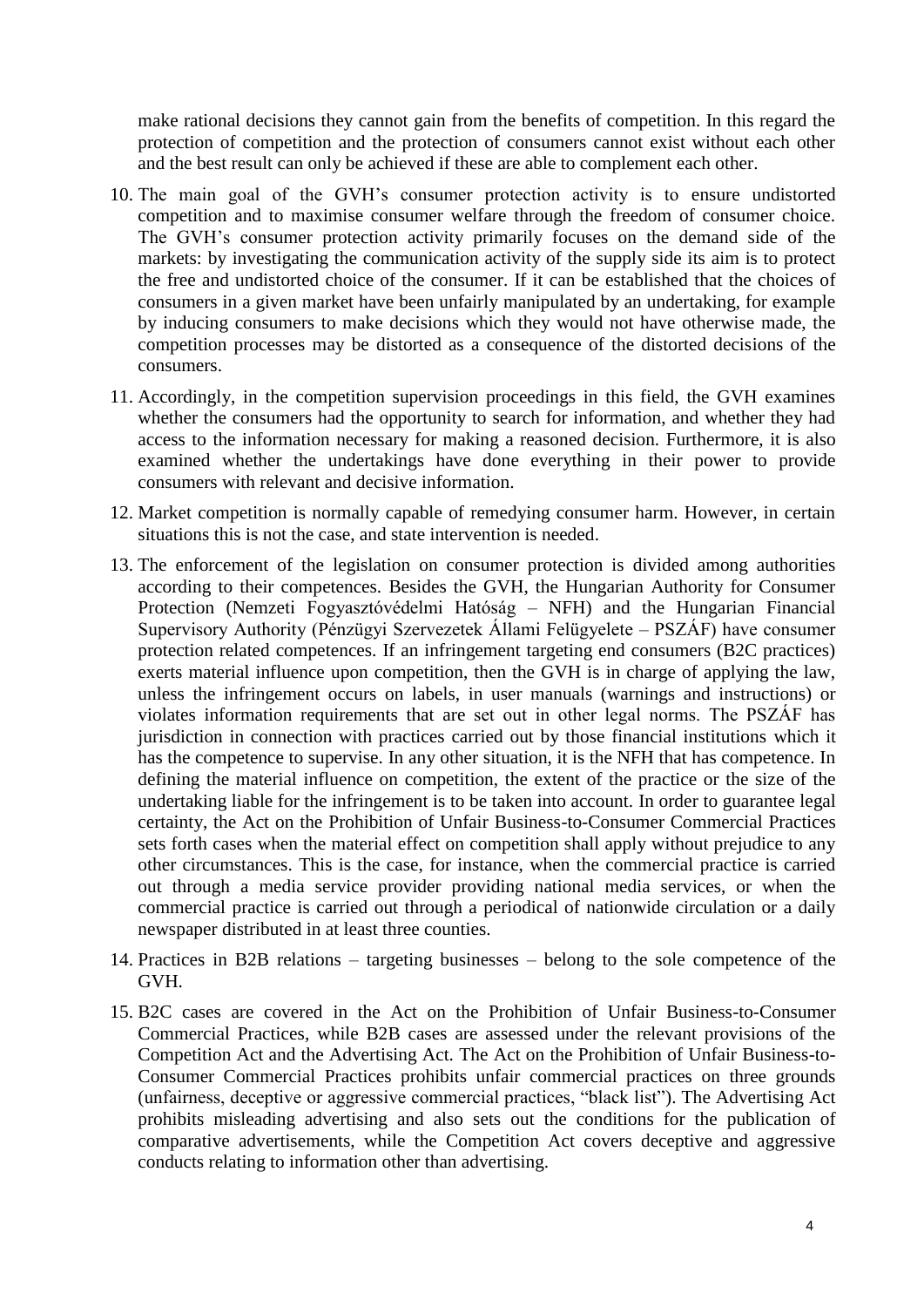- 16. Comparative advertisements are subject to special regulation: pursuant to the Advertising Act, the GVH is competent to proceed against non-objective comparative advertising in both B2C and B2B cases.
- 17. The GVH closed 71 consumer protection proceedings in 2011. The Competition Council established the existence of infringements in 40 instances, terminated proceedings in the absence of any infringement on one occasion and terminated proceedings because commitments were undertaken in 5 cases. In 25 instances the case handler closed the proceedings with his decision; three of those proceedings were stayed. In these cases the Authority imposed fines amounting to a total of 423.6 million HUF (approx. 1.5 million EUR) in 2011.



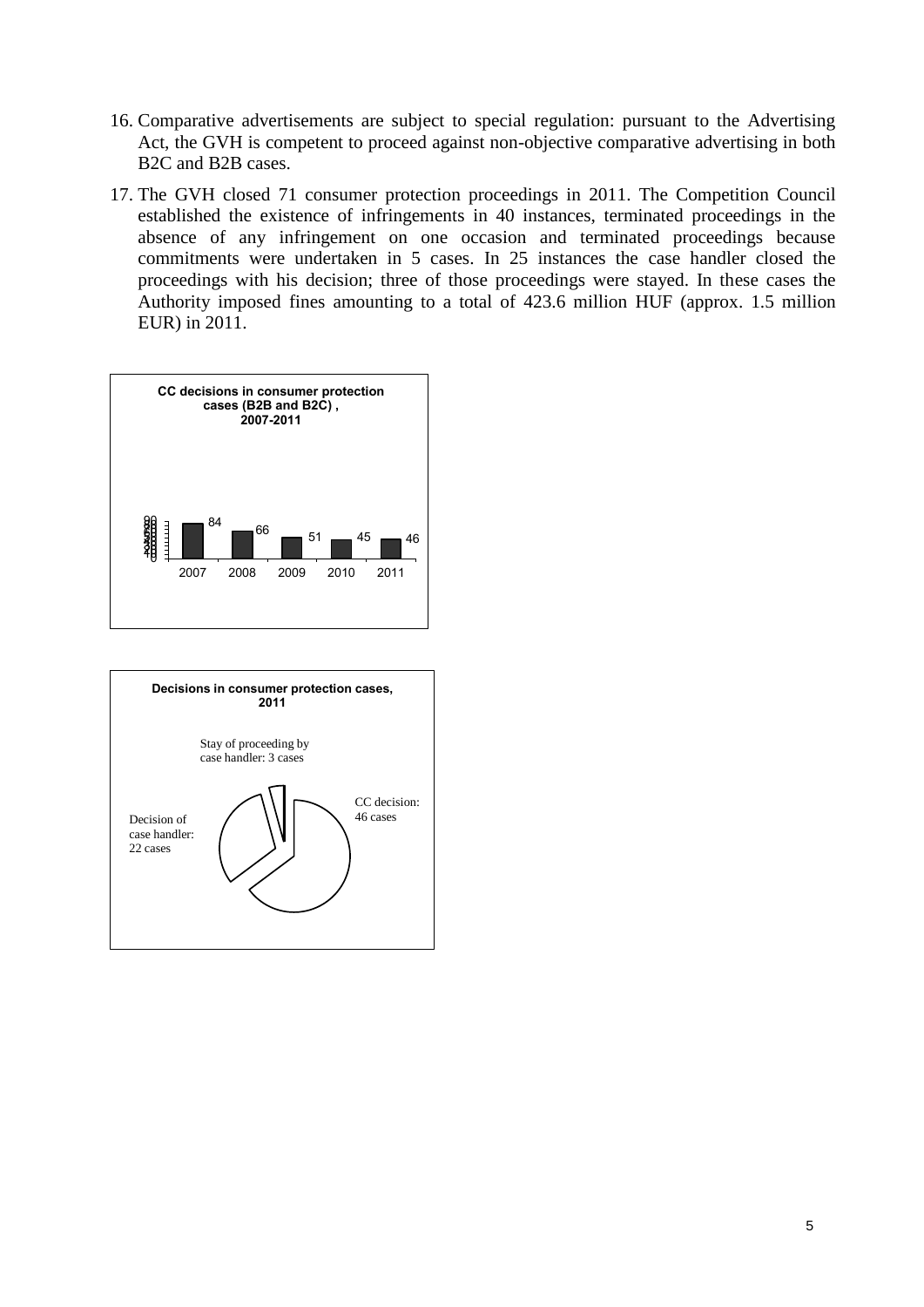

#### **Some high-profile case categories**

#### **Purchasing groups**

- 18. In 2011 a large number of undertakings offered fast and simple-looking arrangements to consumers with difficulties in obtaining credit or in paying their instalments; the advertising of such products was misleading due to the insufficient knowledge and financial vulnerability of consumers. Organisers of purchasing groups also typically targeted persons no longer eligible for bank credit ("BAR listed") or "pensioners"; such groups entered the market in increasing numbers because of the financial crisis.
- 19. In practice, the members of purchasing groups extend credit to each other. Members make regular payments of predefined amounts and the accumulated savings are then used to purchase the product (car, home, etc.), which is given to one of the members based on a lottery drawing arrangement or other criteria. Regardless of whether a member gets lucky or not, he must continue to make the predefined instalment payments until each of the group members obtains their desired product or service. Purchasing groups offer a right to purchase rather than cash. The value of the desired car or home is the amount advertised. However, the advertisement misleadingly suggests that the members of the purchasing group will receive cash.
- 20. In recent years the GVH has conducted a number of proceedings against undertakings organising purchasing groups, and such interventions continued to constitute one of the major categories of consumer protection cases in 2011. To improve the efficiency of proceedings, in addition to establishing an infringement and imposing a fine, the GVH also prohibited the continuation of the infringement (before the conclusion of the proceedings, through an interim measure) and imposed an obligation to publish announcements.

#### **Medicinal preparations / weight loss products**

21. Consumers are particularly vulnerable in this area: their desire to be cured may distort their judgement. When searching and processing information, consumers tend to prioritise the promised curative or preventive effects of such products over other factors. Consumers may also have difficulty assessing information relating to these products due to a lack of special expertise.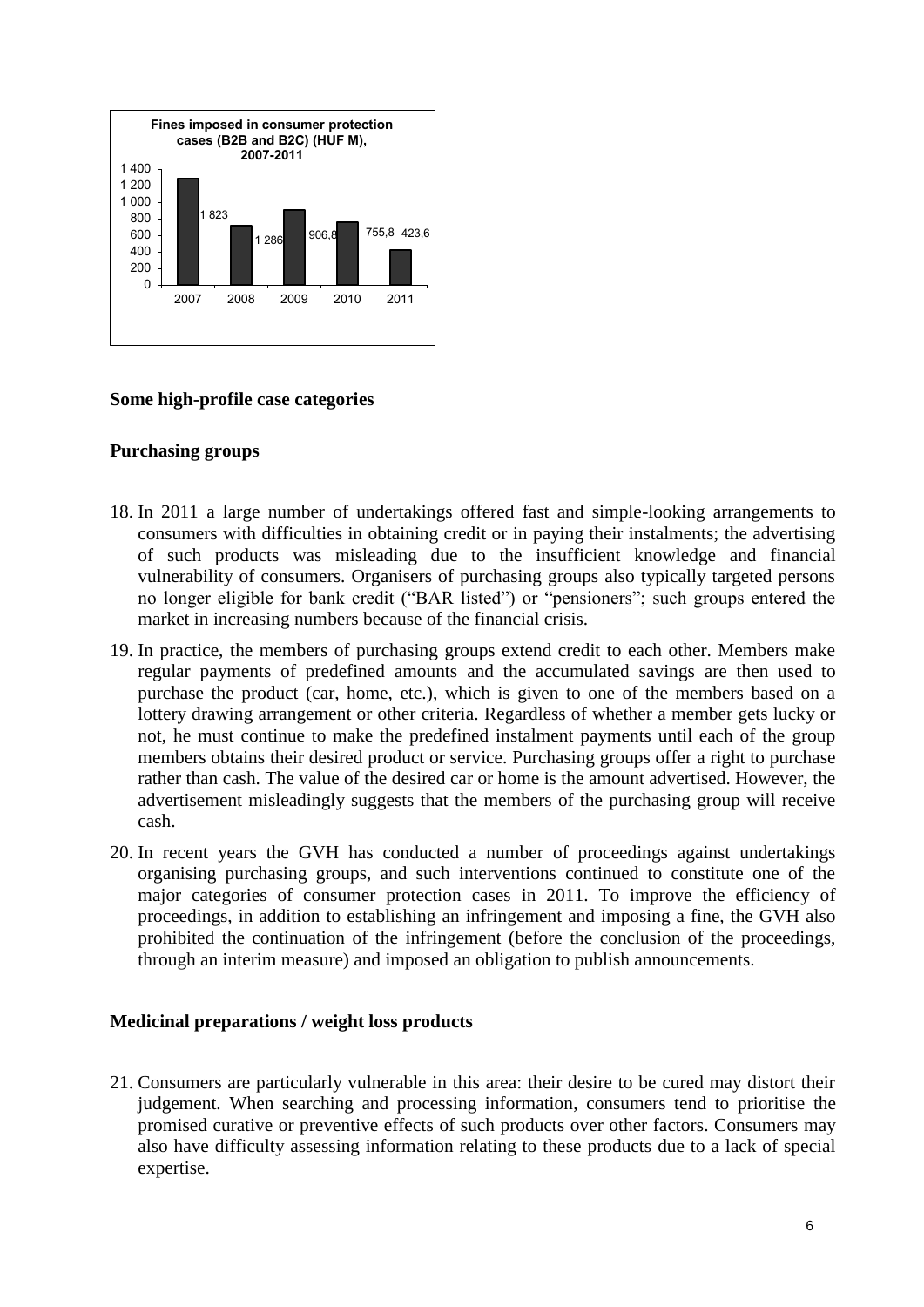- 22. As a result, objective, unexaggerated information is particularly important in this field; consequently, the production, distribution and advertising of such products are subject to strict conditions. From the cases closed in 2011, the following general conclusions can be drawn in connection with the examination of the promise of medicinal effect and in particular claims of curing cancer. The GVH considers that the effect of information about the product on consumer decisions can be established based on the overall effect of the information, as indicated by judicial practice (the effect also relies on the fact that the product is generally known to the public as an anticancer product).
- 23. If commercial practices attribute a curative effect to a product, a false impression may arise that the product is distributed with the authorisation of the OGYI (Directorate General of the National Institute of Pharmacy). Consequently, it is not only terms expressly describing the product as a medical drug or referring to the licensing role of OGYI that are unfair but also claims attributing curative effects to the product. Furthermore, the information provided by the respondent undertakings about products theoretically falling into the category of food would not have been legal even if they had evidence to prove the validity of their claims as to the medicinal effect of the products. This is because they failed to highlight that they had not complied with a legal requirement, i.e., the relevant licensing procedure, which has a material effect on consumer demand.
- 24. It is misleading to suggest that the product contains ingredients not used in Hungarian medical practice where the medicinal herbs, additional to ingredients found and used in Hungary, are contained in a number of other preparations on the market.
- 25. Claims relating to slimming and weight loss constitute a separate category, though they are increasingly linked to the issue of health effects. In the course of the assessment of the results of independent clinical laboratories referred to by undertakings, the GVH, in line with its established practice, found that the information summarising the two test documentations was unsuitable for substantiating the advertising claims due to its brevity and the absence of supporting data.

#### **Retail chains - Hungarian product / Hungaricum**

- 26. In their communications, retail chains have been placing increasing emphasis on the identification of certain products as "Hungarian products" or "*Hungaricums*". The use of such terms by undertakings has been shown to be an important feature which influences consumer decisions. The unsubstantiated and misleading use of these terms may therefore distort the result of consumer decisions on what (and in which shop) to buy.
- 27. When the investigation of the commercial practices concerned was on-going and the substantive decisions were taken, the concept of "Hungarian product" was not defined in law. Based on complaints submitted relating to Hungarian products, Hungarian quality and the *Hungaricum* designation, the GVH started one proceeding in 2010 and three in 2011.
- 28. An undertaking sold several hundred mostly food products with a slogan which claimed that they were of "Hungarian quality" and associated them with the Hungarian national colours in its advertising (billboards, printed media, campaign brochures). In addition to the advertisements, the "Hungarian quality" slogan was generally also featured on the packaging of the products and most of the products were also shown on the "Hungarian quality" page of the website of the undertaking. During the proceeding the GVH established that the undertaking had no clear-cut criteria (internal procedures) for deciding when a product could be considered to be Hungarian and whether the "Hungarian quality" label should be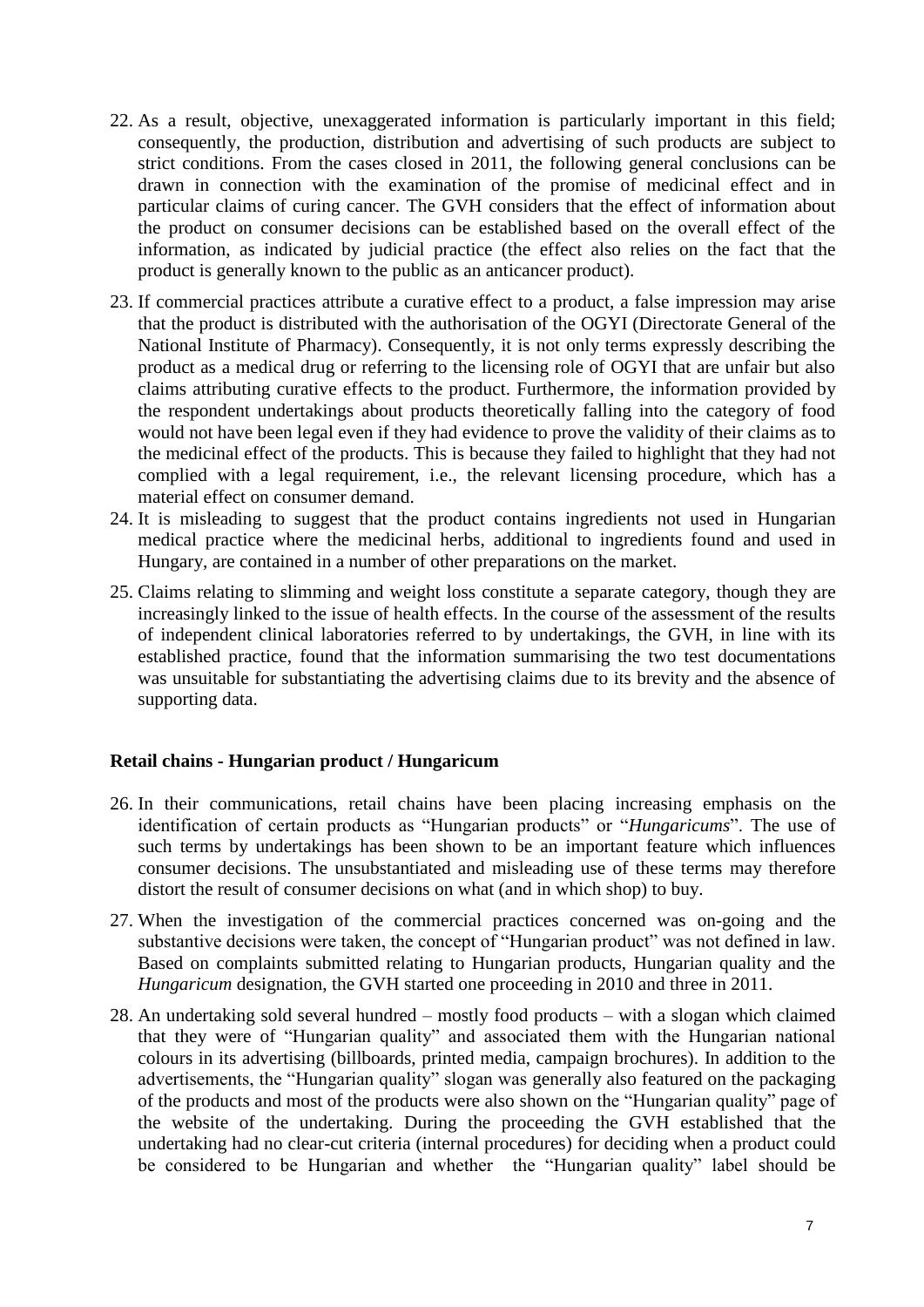displayed on a product. By using a product designation emphasising the Hungarian character without a uniform set of criteria, the undertaking had committed an infringement.

# **Ingatlandepo**

- 29. The use of online services is becoming increasingly common; consequently, this field has become subject to more intense scrutiny. In response to a large number of complaints from consumers, the GVH examined the commercial practices relating to the following websites: [www.ingatlandepo.com,](http://www.ingatlandepo.com/) [www.ingatlanbazar.com](http://www.ingatlanbazar.com/) and [www.ingatlanbazar.net.](http://www.ingatlanbazar.net/)
- 30. On the websites examined, consumers may place advertisements relating to real estate and, following registration, they may search for real estate. The advertisements are free for 30 days, then consumers must pay for the service unless they cancel it.
- 31. Some consumers complained that they were required to pay for a service that they had not intended to use after the initial, free 30-day period. Many consumers first became aware of the onerous nature of the service when they received a demand for payment, while the respondents charged an additional fee even for electronically sent dunning letters as well as a "penalty interest". They also threatened litigation and the cost of expert testimony in the event of non-payment. Consumers were unable to cancel their advertisements until they had paid their debts, thus their debts kept increasing while the website continued to display ads that were no longer current. The undertakings left the complaints of consumers effectively unanswered - they essentially only responded to urge payment.
- 32. The GVH established that the undertakings engaged in unfair commercial practices because
	- $\theta$  they neglected the complaints of consumers relating to the service,
	- they neglected a court ruling on the invalidity of certain points of the general terms of contract employed by undertakings operating websites before 14 August 2009,
	- consumers intending to contact persons who advertised on the websites were given misleading information about the currency of the advertisements for certain real property displayed on the websites,
	- the obligation of registration relating to the advertisements was concealed from the consumers advertising on the websites,
	- they exhibited aggressive commercial practices to make consumers meet their demands raised in connection with the advertisements placed on their websites.
- 33. As a result of the above mentioned conduct the GVH imposed a fine, prohibited the continuation of the illegal conduct and obliged the respondents to have the operative part of the decision published, without any comment, in specific daily papers.

#### <span id="page-7-0"></span>**2.2. Restrictive agreements**

- 34. In 2011 the GVH placed special importance on the discovery of cartels. On-site inspections, without prior notification, were conducted in 14 proceedings at a total of 32 locations. The GVH adopted decisions in six cases, establishing an infringement on two occasions, terminating three cases and suspending the proceedings in one case. The GVH imposed competition supervision fines amounting to a total of 84.5 million HUF (approx. 0.3 million EUR) in 2011.
- 35. Experience gained over the last few years with on-site investigations indicates that electronic information exchange has lost ground and undertakings are increasingly using new, safer,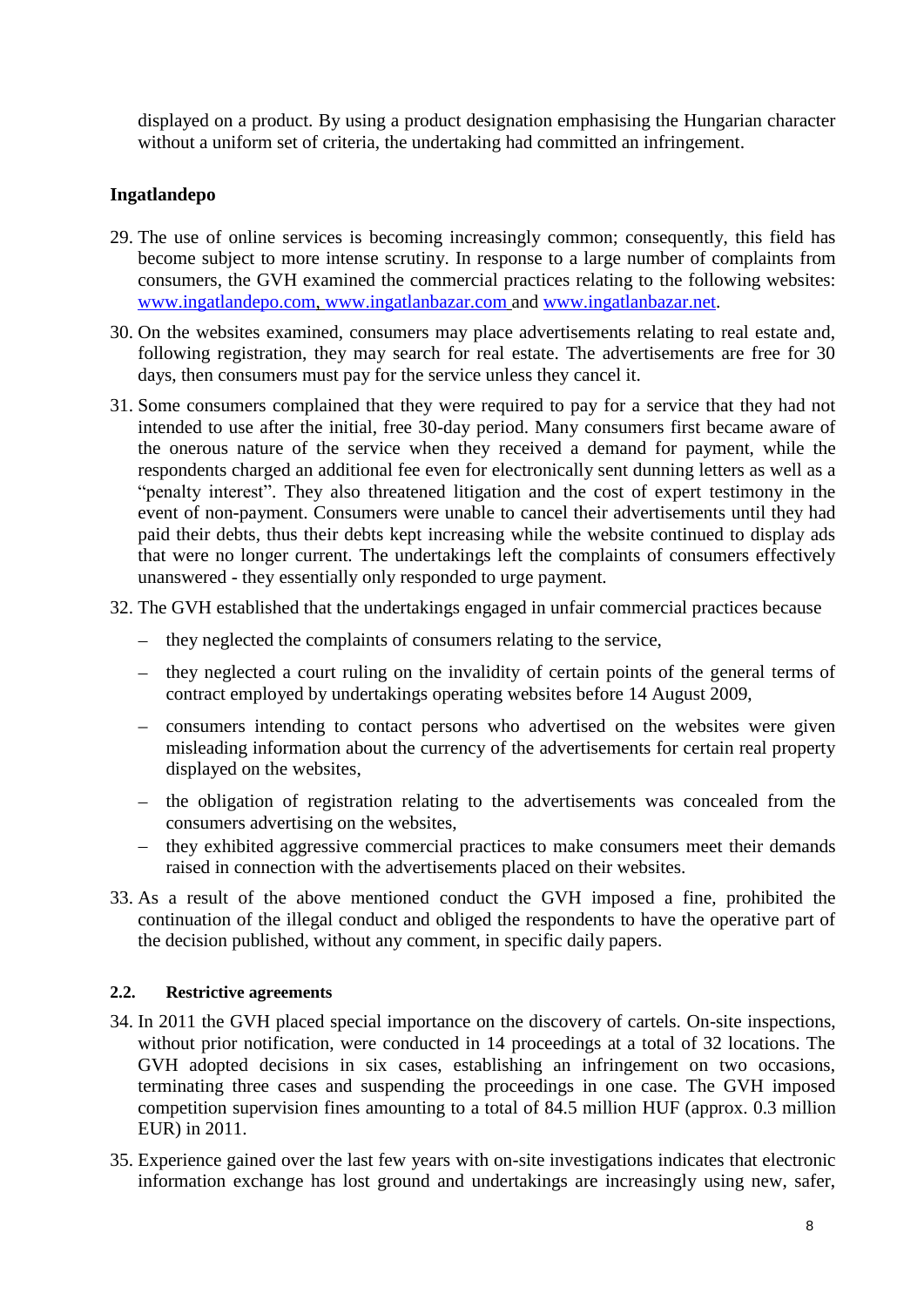difficult-to-discover and -analyse techniques to contact one another (e.g., mostly mobile technologies). Consequently, it is much more difficult to obtain conclusive evidence.

- 36. In response to this development, the GVH has acquired tools to facilitate the search of mobile technologies and IT equipment and to increase the efficiency of the analysis of the collected data. Such advancements in the methods used contributed to the success of on-site investigations and the collection of evidence in dawn raids in 2011.
- 37. In order to increase the efficiency of "dawn raids", the GVH has procured more efficient, state-of-the-art forensic imaging devices which are several times faster than the equipment which was used in previous years, as well as other devices necessary for copying other digital data carriers.
- 38. As has been previously proposed by the GVH, the leniency and criminal law provisions need to be harmonised in order to ensure that restrictive agreements are discovered more effectively. To voice its concerns regarding this matter, the GVH contacted the ministry responsible for legislation and the Prosecutor General's Office. As a result of the discussions, the issue is expected to be resolved in 2012 by an amendment to the Criminal Code.
- 39. Since the introduction of the informant reward in 2009, persons providing essential information about hard core cartels have been eligible for a reward under the terms specified in the Competition Act. If the conditions laid down in the Act are met, the amount of the informant reward is one percent of the fine imposed by the Competition Council proceeding in the case, but may not exceed 50 million HUF. In 2011 the GVH received almost 20 applications for informant rewards, resulting in twice as many proceedings as in the previous year.
- 40. In the **"taxi cartel"** case (Vj-29/2008) the GVH imposed competition supervision fines amounting to a total of 34.5 million HUF (approx. 123 thousand EUR) on6 x 6 Taxi Közlekedési Szolgáltató és Kereskedelmi Kft., Buda Fuvarozó Kereskedelmi és Szolgáltató Kft., BUDAPEST TAXI Személyszállító és Szolgáltató Kft., City Taxi Fuvarszervező Szövetkezet, Főtaxi Autóközlekedési és Szolgáltató Zrt., Taxi-2000 Szállítási és Szolgáltató Kft. and Taxi 4 Fuvarozó, Kereskedelmi és Szolgáltató Kft. because they had concluded a restrictive agreement in November 2006 to acquire the contractual partners of Rádió Taxi.
- 41. The competition supervision proceedings examined, inter alia, whether there had been intended and/or actual cooperation between the taxi firms to acquire, in a coordinated manner, certain clients of Rádió Taxi. The competition supervision proceeding also examined whether in the 2006-2008 period the taxi companies had agreed to raise fares in 2006, and also whether they had allocated among themselves some of their contractual partners, typically the ones who selected their providers through competitive bidding. The proceedings were terminated in respect of the latter two parts of the facts of the case.
- 42. Based on the available evidence, the GVH established that the respondent undertakings had agreed to acquire the contractual partners of Rádió Taxi. Through their conduct, the parties reduced market uncertainties, shared information among themselves and learned about each other's intentions (which in itself is detrimental to competition). In the Competition Council's opinion, the fact that each of the respondents was aware that the conduct of its competitors focused on the clients of Rádió Taxi could in itself have influenced market conduct. In terms of its operation, the agreement between the parties was similar to a punitive mechanism that undertakings engaging in cartel activities tend to apply against rogue cartel members.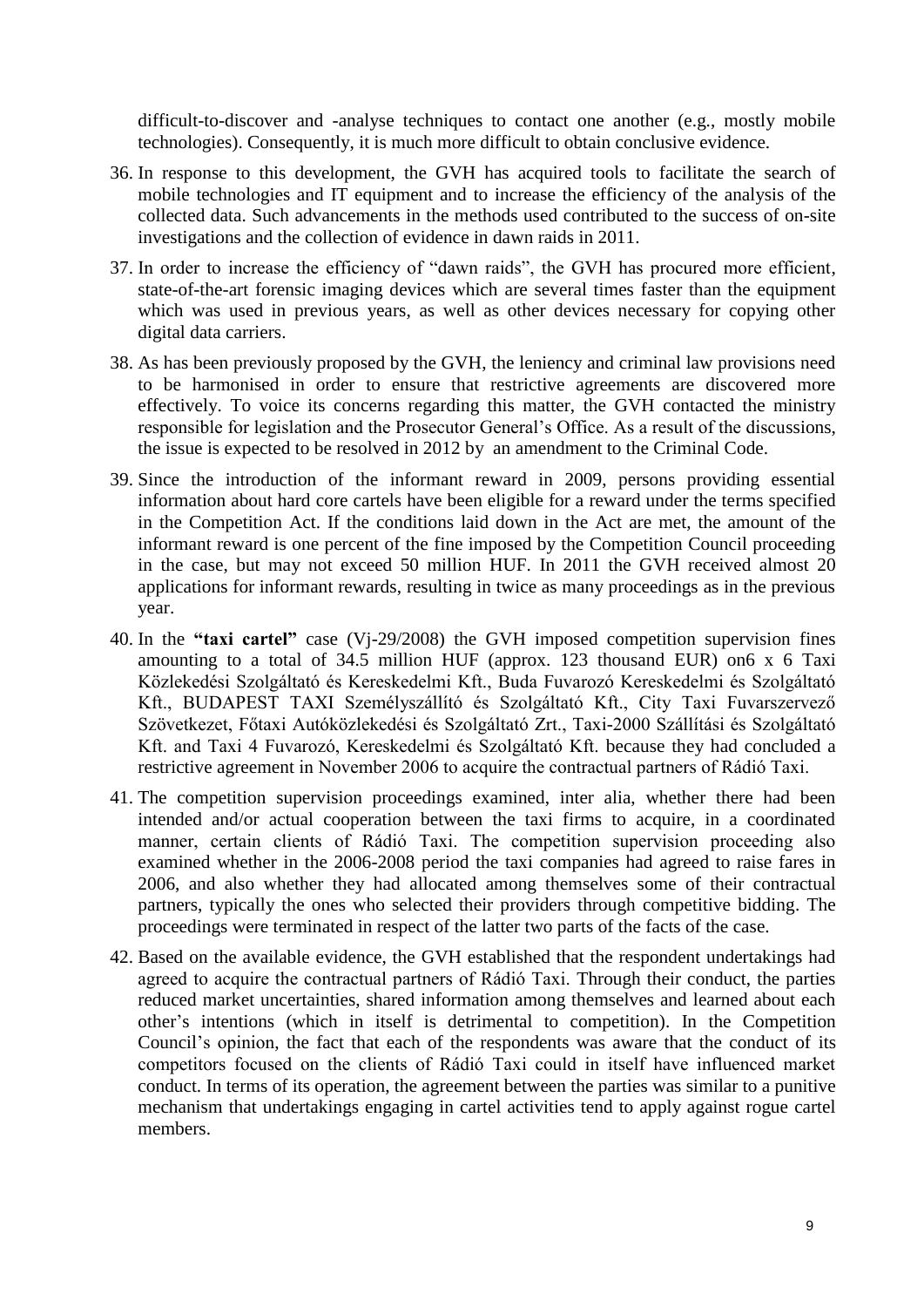- 43. The Competition Council established that the undertakings concluded the agreement in order to maintain their own market positions and to drive Rádió Taxi, which employed low rates, out of the market.
- 44. In the **"mill cartel" case** (Vj-134/2008) the GVH imposed competition supervision fines amounting to a total of 50 million HUF (approx. 180 thousand EUR) on three milling companies for anticompetitive conduct relating to the public procurement procedure invited in July 2006 by the Agricultural and Rural Development Agency (MVH) for "The production of food aid from intervention grain stock and its delivery into warehouses specified by the client". The cartel members allocated the market among themselves for the supply of flour fortified with vitamins. The undertakings enshrined their conduct in an agreement to the effect that if any of the parties won the tender, it would conclude a subcontracting agreement with the other party to produce half of the fortified flour, the consideration being half of the wheat payable for the processed product.

#### <span id="page-9-0"></span>**2.3. Abuse of dominance**

45. In 2011, in competition supervision proceedings for suspected abuses of dominant positions, the Competition Council adopted three decisions establishing an infringement, two cases were terminated by the Competition Council or the case hander, while the proceedings were stayed in one case.



- 46. The proceeding against **E.ON Tiszántúli Áramhálózati Zrt.** (Vj-74/2008) was founded on a previous decision of the Competition Council (from 2001) and the decision of the Metropolitan Court of Appeal in the court review of that decision. The court had compelled the GVH to conduct new proceedings in respect of long term agreements the undertaking had concluded with local governments, and required the GVH to impose a proportional fine on the undertaking in question. In the new proceedings against E.ON Tiszántúli Áramhálózati Zrt. the Competition Council established in January 2011 that E.On Tiszántúli Áramhálózati Zrt. (TITÁSZ) had abused its dominant position in 2001 when, in the context of its public lighting service to local governments, it had attached unjustified adverse legal consequences to the termination of long term power purchase agreements by local governments.
- 47. According to the Competition Council, the 10-year obligation and the unrealistically burdensome terms of the termination of the contracts by local governments as contracting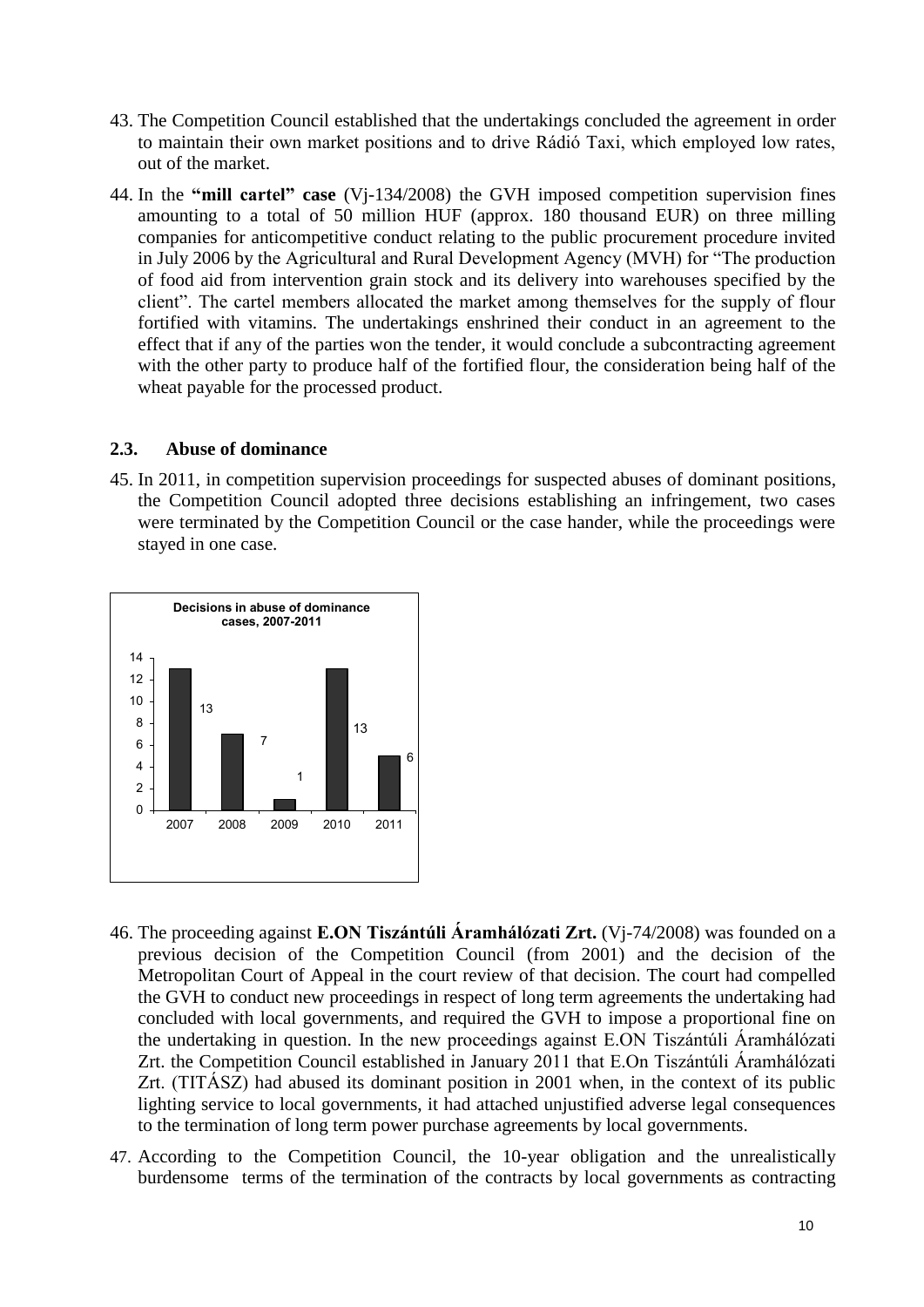parties constituted the application of disadvantageous conditions; and in respect of power companies competing with TITÁSZ, they created disadvantageous market conditions without justification. In this case, the Competition Council imposed a fine of 45 million HUF (approx. 160 thousand EUR).

- 48. The GVH initiated proceedings against **Invitel Zrt.** as the legal successor of Hungarotel Zrt. In the original case, dating back to 2005, the Metropolitan Court of Budapest annulled the decision of the GVH and compelled it to conduct new proceedings. In the repeated proceedings concluded in the spring of 2011 the Competition Council established that between 24 July 2002 and 30 April 2006, Hungarotel Távközlési Zrt., the predecessor of Invitel Távközlési Szolgáltató Zrt., had abused its dominant position on the markets of commercial retail land-line telephone service and telephone access by hindering the market entry of new competitors without justification. This created disadvantageous market conditions for incumbent competitors and limited the number of different carriers that consumers could choose from. In this case, the Competition Council imposed a fine of 200 million HUF.
- 49. The conduct of Hungarotel relating to assuring the choice of intermediary carrier was also investigated by the communications authority (NHH) in respect of the period between 15 June 2004 and 1 October 2005. In this investigation the conduct of Hungarotel was found to have amounted to an infringement and a fine was imposed. Consequently, in its original procedure (Vj-69/2005), the GVH disregarded the above-mentioned period when deciding on the sanctions, whereas in the new procedure it was established that the decision of the NHH had been annulled by the court; therefore, the Competition Council decided to impose a competition supervision fine in respect of that period as well.
- 50. In another case, a competition supervision proceeding (Vj-138/2009) was conducted against **Városüzemeltető és Fenntartó Kft**. (VÜF) of **Mosonmagyaróvár** and **Karolina Hospital**  for abuse of dominance and a restrictive agreement.
- 51. The GVH imposed a fine of 500,000 HUF (approx. 18 thousand EUR) on VÜF for abusing its dominant market position when it delayed contractual negotiations with an undertaking which was considering entering the market to enter the market. The Competition Council considered that through its conduct aimed at prolonging the contracting process, VÜF had hindered entry into the market of its only potential competitor, ANUBISZ Temetkezési Kft. (ANUBISZ), a member of its own company group.
- 59. In the course of the proceedings the parties undertook to terminate the agreement they had made with each other. They also agreed that in the future Karolina Hospital would issue a new call for tenders for the operation of the cold-room for dead bodies every three years. As a result, the Competition Council, in view of the commitments made by the parties, terminated the competition supervision proceeding that it had initiated because of the suspected cartel in respect of the agreement between VÜF and Karolina Hospital.

# <span id="page-10-0"></span>**2.4. Control of concentrations**

60. At the beginning of 2011 the GVH launched a review of its merger procedures with a view to accelerating proceedings. At the end of the review, a new merger application form and new guidelines for prior consultation relating to mergers were published at the end of 2011. The new application form helps to differentiate between apparently unproblematic transactions and those which require in-depth analysis, as well as in the identification of issues to be analysed. The new application form also contains a number of simplifications that reduce the administrative costs of the parties For instance, information only needs to be supplied about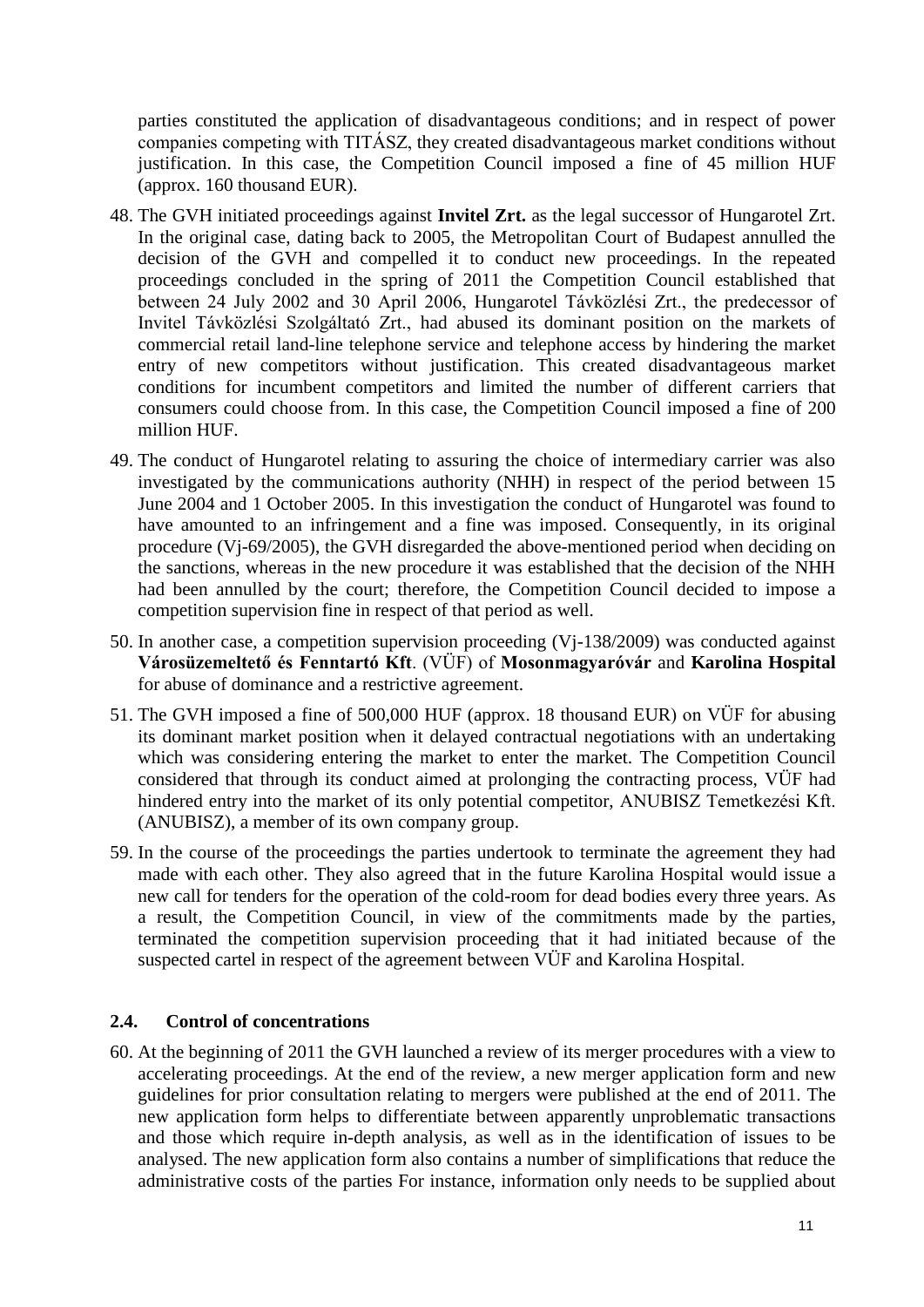those undertakings involved in the transaction that are relevant for Hungarian markets; no court of registration extracts need to be submitted; documents written in a foreign language need to be translated in less cases, and in general, fewer documents need to be submitted. For a number of concentrations, applicants are required to supply less information as they do not need to answer the detailed questions concerning markets, and they only need to supply information concerning markets where there is substantive overlap or relation between the parties. In case of mergers requiring in-depth examination, the use of more specific questions assists in the economic analysis to be performed. Even though parties to such concentrations must supply more data, this reduces the volume of data which needs to be submitted at subsequent stages of the proceedings and allows the process to become more efficient.

- 61. The GVH closed 31 cartel cases in 2011. Of these, mergers were authorised unconditionally in 22 cases, while conditions were set on one occasion. In 5 instances the Competition Council or the case handler closed the proceedings with their decision, and three of the mergers were not subject to an authorisation requirement. The GVH imposed fines amounting to 24 million HUF (approx. 85 thousand EUR) for the failure of undertakings to comply with the obligation to apply for the authorisation of a concentration.
- 62. The **Axel Springer AG / Ringier AG transaction** affected the markets of newspaper publication, printing, distribution and advertising (Vj-42/2010.); the parties wanted to concentrate their Central Eastern European companies in the form of a new joint holding company.
- 63. For the authorisation of the concentration, the approval of the Media Council of the NMIAH as the relevant authority had to be acquired. The Media Council refused to give its approval. In its preliminary position, the Competition Council indicated that in view of the decision of the Media Council, it would reject the application pursuant to the effective legal regulations. After this, the applicants withdrew their application for the authorisation of the concentration and the Competition Council closed the proceeding.
- 64. In the explanation to its decision, the Media Council stated that as a result of the proposed merger, the applicants would possess such market shares on the markets of general daily papers, general periodicals and periodicals with entertaining and lifestyle content that the diversity of the content offered could become significantly limited, distorted and endangered. Consequently, the right to pluralistic information could not be ensured.
- 65. The Hewlett-Packard GmbH E.ON IT GmbH transaction (Vj-30/2001) allowed the Competition Council to make important statements of principle. For instance, in the context of this case the Competition Council stated that:
	- the assets affected by the contract were to be considered as parts of an undertaking for the purposes of the Competition Act as they consisted of assets and resources which, particularly in combination with the assets, rights, experts and know-how available to the applicant, were sufficient to engage in the market activity concerned. The decision stated that it was irrelevant for the purposes of the Competition Act whether the purchaser (transferee) of the part of the undertaking concerned would actually engage in such market activity and whether it would perform such activities exclusively for the transferor (seller) or for itself; it was sufficient to establish that the assets or rights to be transferred, in themselves or in combination with the assets and rights available to the acquiring undertaking, may have been suitable for the performance of the market activity;
	- there was no established and clear-cut practice concerning the minimum time frame in excess of which an operating agreement was to be considered a concentration. In the assessment of the Competition Council, the five-year tenor of the contract reviewed,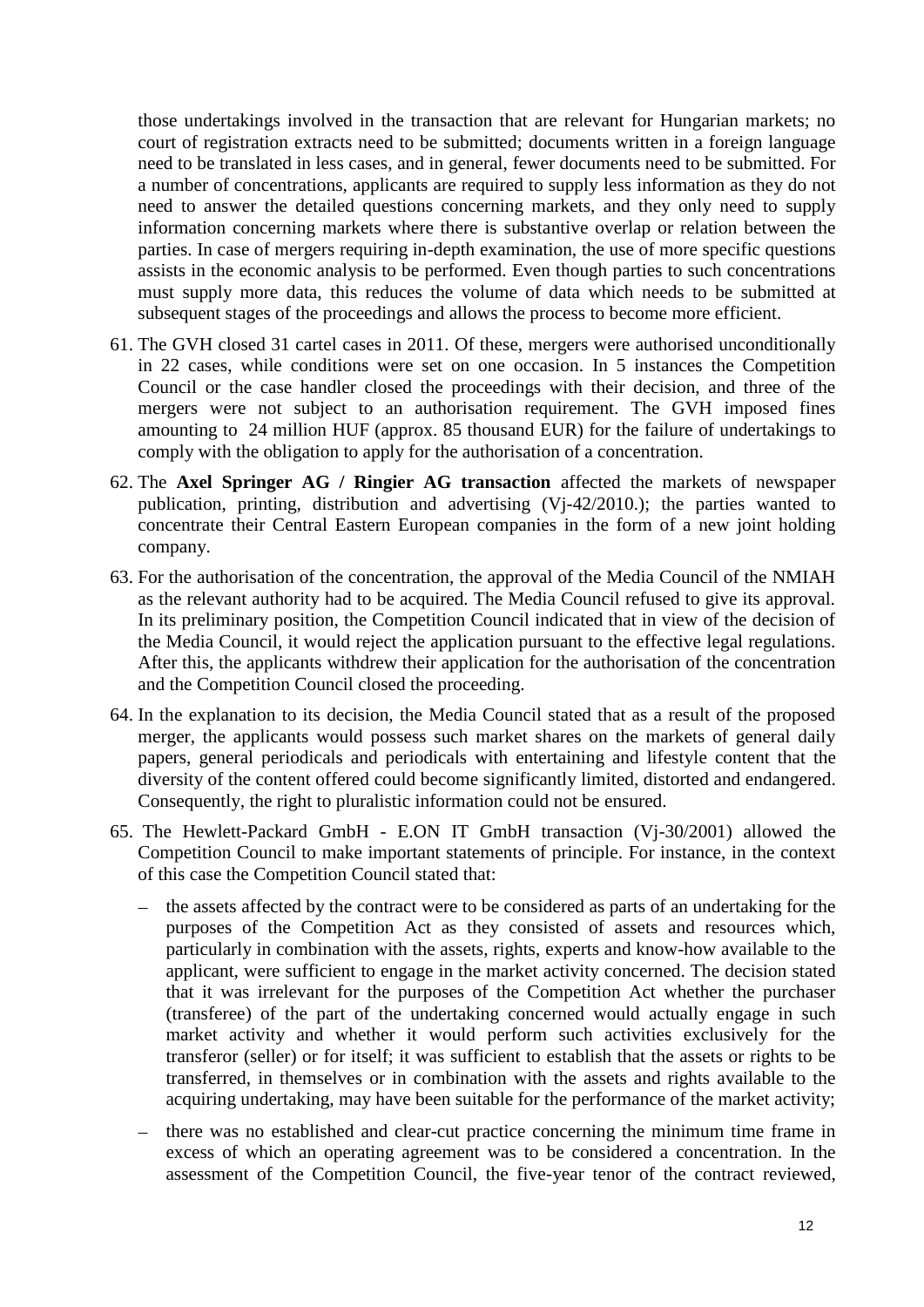which could be extended to seven years, after which period the assets replaced by HP as required would remain in the ownership of HP, was long enough for the change resulting through the agreement to be deemed permanent (and thus to constitute an acquisition of control under the Competition Act).

- 66. **The acquisition of IKO Televisions (IKOT) by M-RTL Zrt.** concerned the acquisition of television channels targeting Hungary (Vj-66/2011). In this proceeding, the GVH primarily examined the groups and relevant markets that can be identified among Hungarian television channels from the perspective of viewers, broadcasters and advertisers, the state of competition in each of these as well as the changes to be expected from the transaction, taking into consideration the fact that television channels, just as media services in general, can be considered as two-sided markets.
- 67. The investigation pointed out that for the purposes of competition law, RTL Klub and the other seven channels proposed to be acquired are not substitutes to one another either on the broadcasting or the advertising market; instead, they have a complementary relationship. This is because channels with a larger spectator base (TRL Klub, TV2, Cool, Film+) are essential in order for broadcasters to be able to put together programme packages which are attractive to their subscribers. Consequently, due to their outstanding individual importance, channels with broad coverage and high ratings may not act as substitutes for one another, while channels with lower ratings can do so as they are less popular.
- 68. Looking at the market from the perspective of advertisers, the GVH concluded that television channels can be classified into two large categories, each with different advertising functions and, partly as a result, different price levels. The first category includes RTL Klub and TV2 (and potentially the public service channel m1), which help to expose a broad range of viewers quickly to advertisements as they have better coverage and ratings; consequently, they can charge higher advertising rates. The other channels, generally with lower ratings (though they may vary considerably in this respect), may contribute to the higher frequency of exposure of viewers to a particular commercial; furthermore, they may serve as a cost efficient vehicle for reaching special target groups. Exploiting this duplicity, major advertisers and their advertising agencies typically use both types of channels and this supports the assumption that the two categories of channels are not substitutes but are supplementary to each other. In view of the above, the GVH focused on the possible portfolio effects of the transaction when examining the effects of the concentration. Even though some broadcasters and channels voiced concerns about the concentration to the effect that after the merger, RTL Klub and IKOT channels could mutually promote each other's programmes or divert the mandatory programme items required by the media regulations to lower-rated channels and they could jointly procure valuable content or engage in the combined sale of channels, the GVH did not share these concerns. Having analysed the competitive effects, the GVH came to the conclusion that some of the aforementioned concerns were not merger-specific (that is, they may have existed before the concentration in question). According to the GVH, some of the concerns could be efficiently prevented or addressed by the media regulations; furthermore, in light of the characteristics of the market (in particular the expected digital conversion, the "must have" nature of channels with higher ratings and the relative ease of entry into the segment of smaller channels), the ability of the group of enterprises to drive others out of the market, and the market effect of a potential foreclosure, was also questionable.
- 69. In contrast, based on the available data the GVH was unable to definitively exclude the possibility of adverse effects in respect of the advertising market. It was established that as a result of the concentration two supplementary channels (family of channels) that have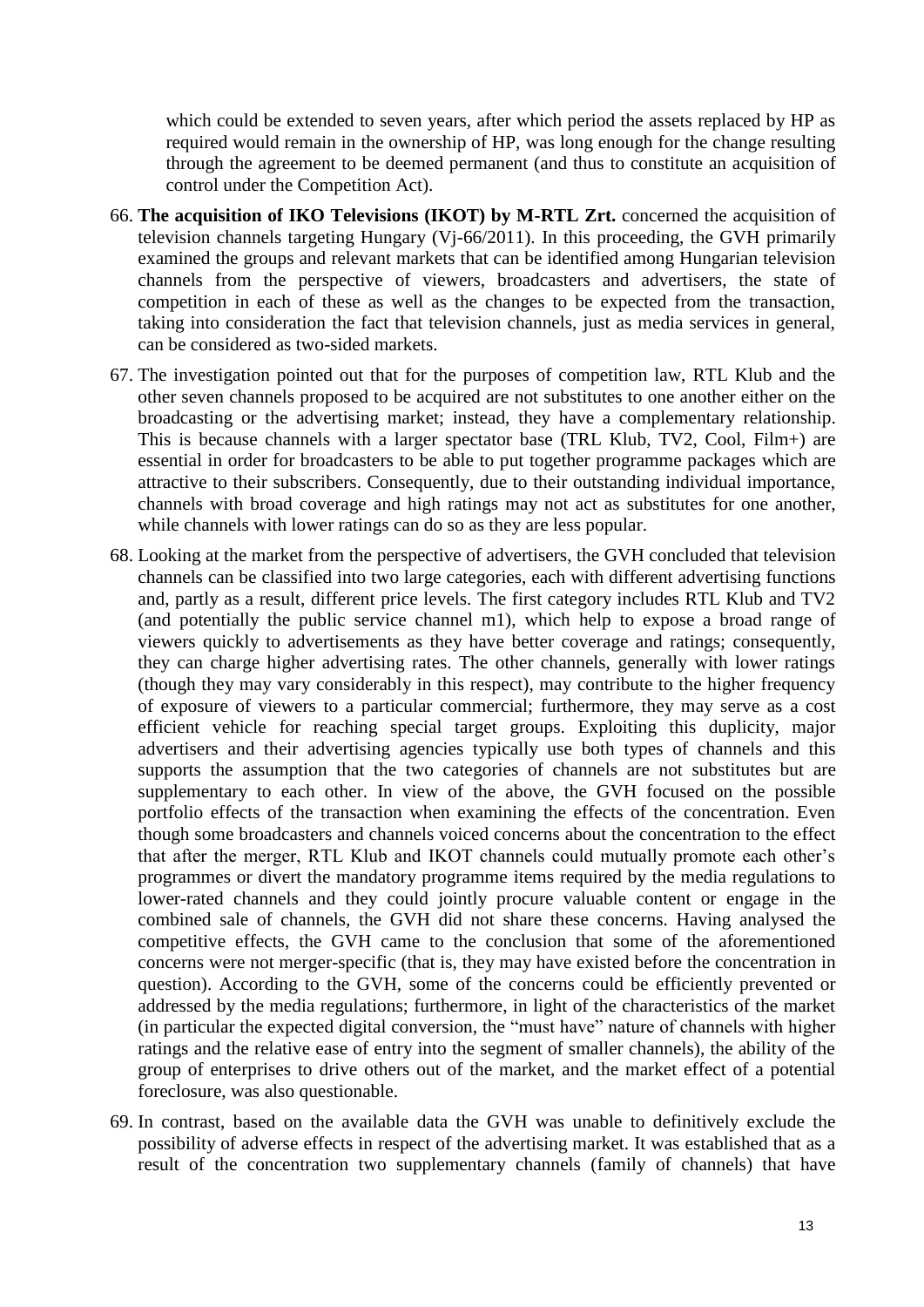substantial positions in advertising in their respective markets would become part of the same group, and in combination they would be able to fully satisfy the needs of a substantial proportion of advertisers/agencies. A "television mix" with similar advertising potential could only be created by simultaneously using practically all the other competitors, which is clearly a more expensive solution in terms of transaction costs than the one-stop-shop arrangement. All these factors could further strengthen the advertising positions of RTL KLUB and IKOT channels, which cannot be offset either by actual or potential competitors or by the countervailing purchasing power.

- 70. As a result, the possibility of a significant decrease in competition could not be ruled out but M-RTL responded to the concerns by offering commitments.
- 71. Accordingly, M-RTL is obliged to facilitate, in the two years following the concentration (in respect of contracts executed by 31 December 2013) the separate sale of the advertising slots of RTL Klub and of IKOT channels. This must be implemented in such a manner that the prices and conditions of the separate sale may be different from those of the combined sale only to an extent that is reasonable and justified, without any undue discrimination; in particular, the choice of the separate sale should be economically reasonable for advertisers/agencies either in itself or in combination with other channels outside the M-RTL group. M-RTL is obliged to inform the advertisers/agencies about prices and other terms as part of the general terms of business, and to demonstrate their reasonableness to the GVH.
- 72. As the commitments undertaken by M-RTL in combination ensure that the benefits of the combined sale can be realised without any adverse competitive effects, the GVH authorised the concentration, imposing such commitments as obligations. The concentration was also authorised by the NMIAH Media Council under a prior approval procedure.

#### <span id="page-13-0"></span>**3. Sectoral inquiries**

- 73. Where price movements or other market circumstances suggest that competition is being distorted or restricted in a market belonging to the sector in question, the President of the GVH starts, by order, an inquiry into the sector in order to understand and appraise the functioning of the market. In contrast to competition supervision proceedings, sectoral inquiries provide a general overview of the competitive features of a specified sector or market and, consequently, do not focus on a specified conduct of certain undertakings.
- 74. In 2011, the GVH initiated a sectoral inquiry into the building society market (áv-1/2010), which was closed in 2011.
- 75. A sectoral enquiry into the market of building societies was launched because preliminary research conducted by the GVH indicated that the level of competition among market actors might have been low. The arrangement, which also served housing policy purposes, took up considerable amounts of government subsidies but it had limited success in achieving its original objective, which was to provide housing credit at low deposit interest rates. This is because consumers typically make use of bank products for savings purposes rather than to apply for home loans. Due to the low lending rates and the high interest rate environment, building societies achieved significant additional profits on their contracts.
- 76. The detailed sectoral inquiry led the GVH to draw the following conclusions:
	- The pricing policies of building societies leave ample room for more intensive competition in several areas. Legal regulations set rather strict constraints on the range and level of fees that building societies may charge: market actors typically set these fees at the maximum allowed, effectively not considering them to be factors in competition;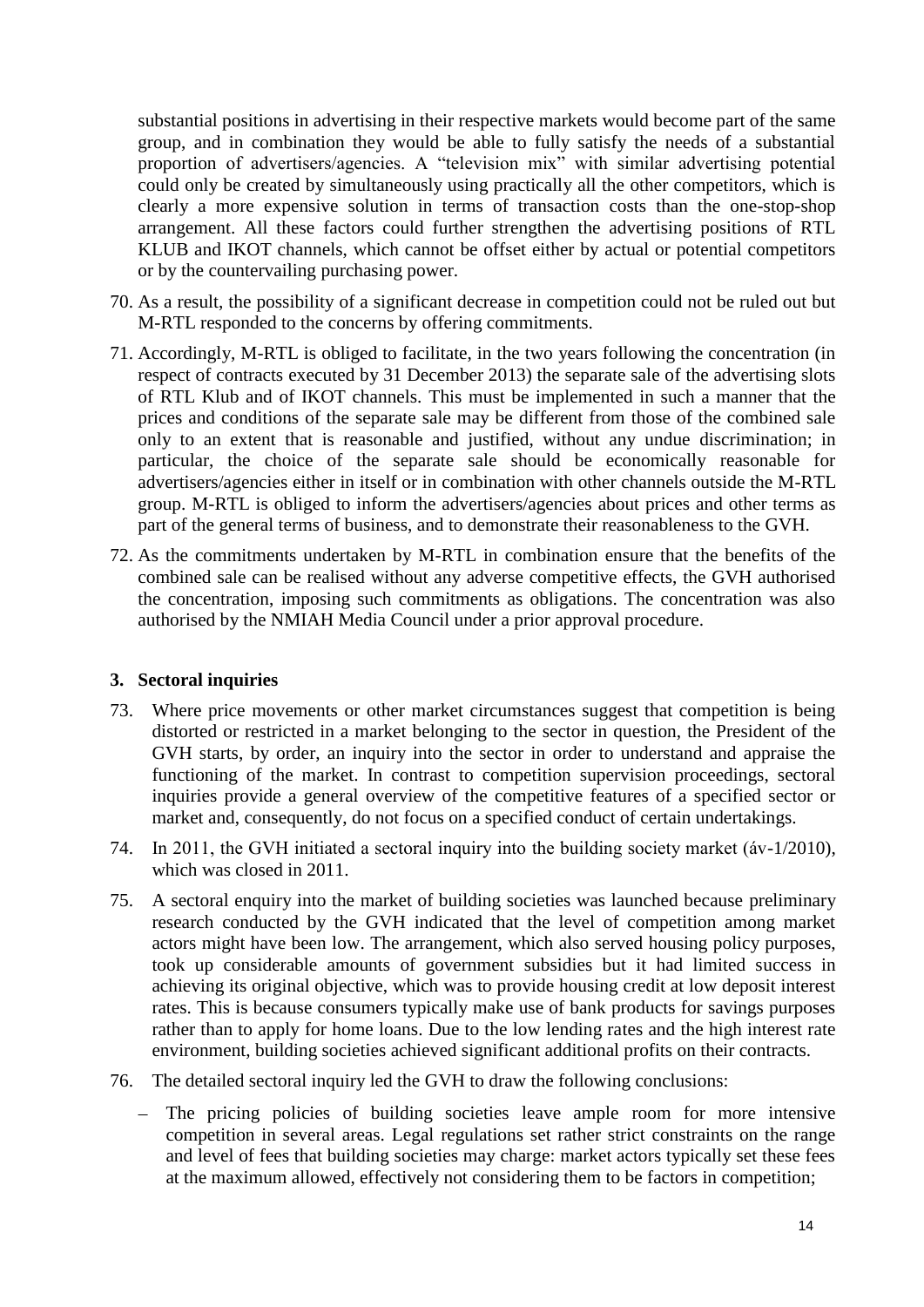- Higher deposit rates to persons only wishing to save can be justified; however, despite the numerous international examples, none of the actors present in the Hungarian market make use of this possibility;
- The high government subsidies distort competition, both on the deposit and lending sides;
- In bridge lending, the low cost of funds of building societies provides a competitive edge in home lending;
- It would be expedient for regulations to allow building societies to offer variable interest rate products or to resort to derivatives for risk management in a broader scope;
- The sectoral enquiry found that there were no constraints in the economic environment and no strategic motives in the conduct of the two incumbents that would significantly hinder a potential competitor from entering the market.
- 77. The recommendations of the GVH aim to intensify competition in the market of building societies. As a precondition for this, the entry of new actors in the market should be ensured by regulations which are predictable in the long term.
	- Elaboration of a profit sharing model: to ensure a more effective use of government subsidies, it would be expedient to lay down a profit sharing model in the Act on Building Societies. In the event of profits from investments exceeding a certain level, the building society should be obliged to share the profits in excess of the predetermined level with its clients each year.
	- Assuring the long-term sustainability of government subsidies: In the housing subsidies system, subsidies through building societies may become an important channel of government incentives. The sustainability of subsidies must be ensured, that is, appropriate fiscal calculations must be prepared to determine what funding requirement the arrangement entails.
	- In the context of the predictability of government subsidies, consideration should be given to reducing the subsidy rate while maintaining or increasing the amount. The GVH would not rule out the possibility of government subsidies in the form of tax benefits.
	- Cap on the interest margin: The current regulatory limit, which sets a cap of 10% on lending rates, is less than ideal as a regulatory technique. Consumer welfare would be better served by placing a cap on the margin between deposit and lending rates.
	- To facilitate the appropriate management of market risks, the GVH could envisage a more extensive use of derivatives and of variable interest rate products.
	- The current regulations provide an unjustified competitive advantage to building societies over commercial banks; therefore, it would be justified to make bridge lending an option only in exceptional circumstances.

# <span id="page-14-0"></span>**4. Competition advocacy – commenting on regulations and other drafts**

78. In 2011 the GVH received 202 draft bills and regulations to comment upon. The number of draft bills sent to the GVH for comments was comparable to the previous years' figures, while as a ratio of the total number of acts adopted, a smaller percentage was sent to the GVH.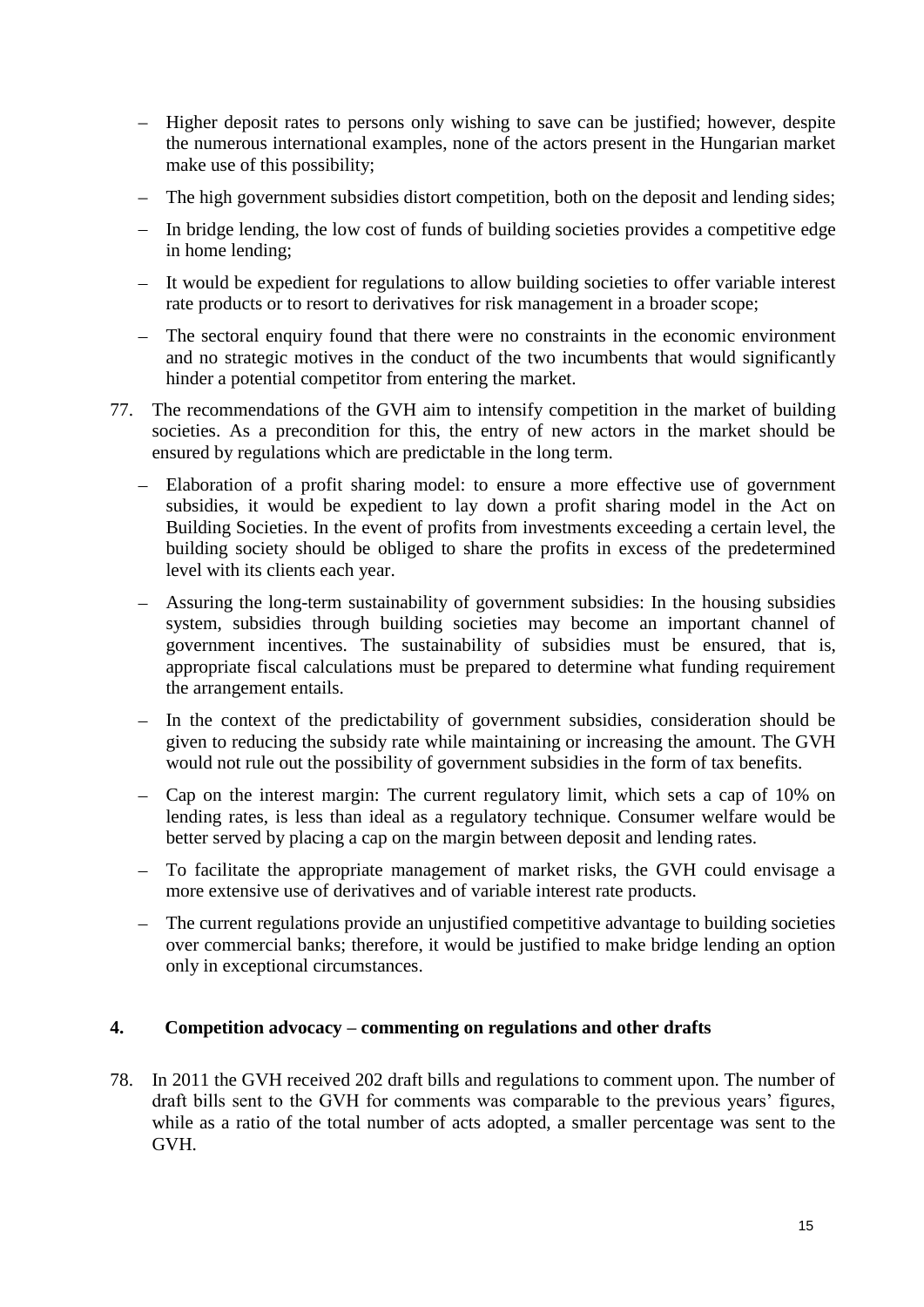- 79. In the course of exercising its right to **comment on proposed legislation**, the GVH looks at the competitive conditions on the market affected by the legislation; in particular, in the event of measures directed at setting or changing the conditions of market entry, the GVH assesses whether the objective to be attained by the regulation is compatible with the selected regulatory tools and whether the proposed measure has anticompetitive effects that are unreasonable in light of the expected results. In the event of exclusive rights to be provided, the GVH examines whether the exclusivity is unavoidable for the provision of some public service, and if yes, whether the regulation of the conduct of the market actor to become a monopolist can prevent the abuse of its dominance.
- 80. In the case of legislation setting **regulated prices**, the GVH typically does not examine the level of the prices itself, as that is the responsibility of the regulator; instead, it focuses on the safeguards to prevent cross-subsidisation, which would distort competition, and highlights the need for the accounting separation of the costs of services in the competitive and non-competitive sectors.
- 81. The GVH also paid special attention to commenting on proposed legislation in 2011. If the opinion of the GVH was disregarded in the course of the inter-ministerial circulation of the draft, we generally requested the sponsor to indicate the disagreement of the GVH and to explain the dissenting opinion in its proposal. The GVH finds that sponsors rarely take it upon themselves to do so. In most cases the GVH could only see whether its comments were utilised after the legislation had been promulgated.

#### **Some comments on competition advocacy**

- 82. In the opinion of the GVH, as stated in connection with the government decree on the **special rules governing procurement** affecting qualified data, fundamental security or national security interests or requiring special security measures, even if the contracting entity suspects a cartel between bidders for a classified public procurement procedure, it should be required to contact the GVH pursuant to the Act on Public Procurement.
- 83. In connection with the draft bill on the **national higher education system**, the GVH explained that the provision of the bill stating that "the core activity of an institution of higher education does not fall within the scope of market activity as defined in the Competition Act" would remove a much broader range of the activities of higher education institutions than the currently effective regulations do as it would exempt not only their reorganisation but also their core activity. Thus these services would be removed from the scope of the prohibition of abuse of dominance and of restrictive practices. Consequently, the Competition Act would not be applicable to a potential merger of private universities, and proceedings could not be initiated against restrictive agreements [e.g. coordination (specialisation agreements)] or abuse of dominance by institutions of higher education even in the case of services offered on a fully market basis and functioning higher education service markets. The legislator took into account the comments of the GVH.
- 84. In the context of a provision in the Act adopted in 2011 on the amendment of Act of 2003 on the **regulation of the market of agricultural products**, the GVH explained its position that any exemption from the prohibition of restrictive agreements set out in the Competition Act should not be unconditional but subject to substantive limitations. The extension of market development measures to market actors that are not members of an inter-branch organisation should take the form of a decision of the regulatory authority,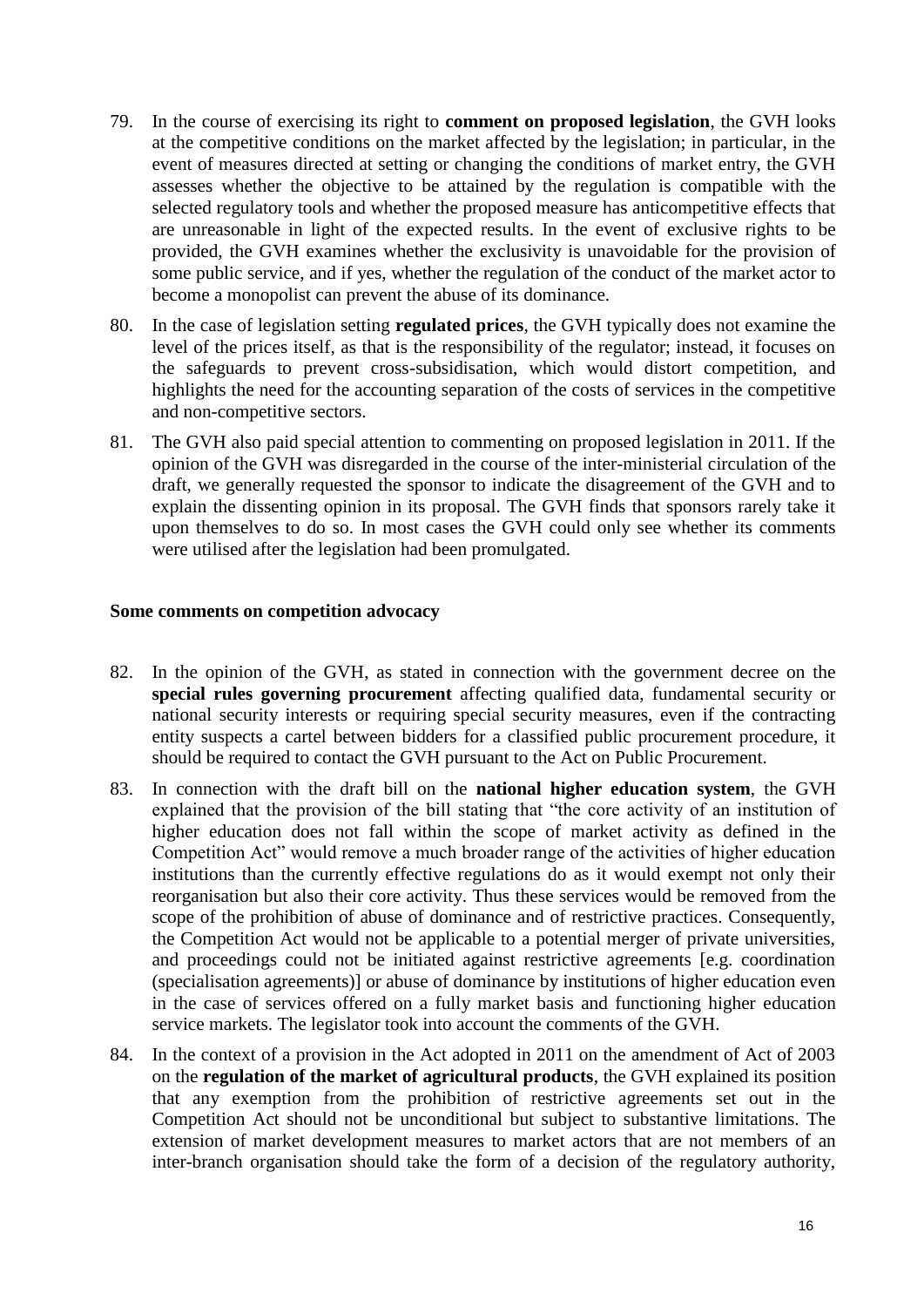instead of a ministerial decree, and a requirement of mandatory consultation with the GVH in the course of the official procedure should also be set forth.

# <span id="page-16-0"></span>**5. Competition Culture – the activity of the Competition Culture Centre**

- 85. All competition culture activities are organised by the Competition Culture Centre (CCC), which is one of the organisational units of the GVH. It works on the basis of a pre-defined annual work plan, which provides for, among other things, raising public awareness of competition, the dissemination of knowledge about competition policy, and the contribution, on its part, to the development of competition-related legal and economic activities of public interest. Its operation is financed by a separate part of the budget of the GVH.
- 86. To perform its tasks, the CCC uses different means and completes various projects. E.g.
	- it operates the website of the GVH, by publishing among others things, all the decisions of the authority;
	- the CCC is the editor of a professional periodical called Versenytükör ("Mirror of Competition"). Articles to this publication are written mostly by the staff of the GVH, while at the same time the periodical offers the possibility of professional introduction for those younger colleagues who are interested in competition law issues. Versenytükör is distributed to law firms, undertakings, associations of undertakings, municipalities, professional journalists, administrative bodies, regulatory authorities, judges, libraries and universities, while articles of the publications may be also read electronically on the website of the GVH;
	- the CCC published a film (cartoon) and logo competition which aimed to inform, in  $\equiv$ plain language, the public about the harm caused by hard-core cartels. As a result, 31 films and 145 logo plans were submitted;
	- in light of changes which have occurred over the last few years the GVH updated and  $\equiv$ published its descriptive booklet: "What you should know about the Hungarian Competition Authority?", both in Hungarian and English;
	- the Centre held a thesis competition for researchers and university students, in the  $\equiv$ framework of which in 2011 the CCC received 142 bids, out of which 86 were accepted. Finally 30 studies were selected and financially supported – all of them may be found on the website of the CCC;
	- the GVH organised a large-scale international conference on 30 May 2011, the  $\equiv$  . "European Competition Day, and on the next day, in cooperation with the Károli Gáspár University of the Reformed Church, the "European Competition Day Plus", esteemed experts of competition law and policy attended both events as speakers;
	- the CCC closely cooperates with other institutions as well in the organisation of  $\equiv$ professional events and in their co-financing. Two of these events are worth mentioning in particular: in June the AmCham and CCC organised their third joint conference on advertisement: "Advertisement Law Compliance – Risk Management – Self-Regulation", and in November of 2010 the CCC and the Hungarian Association for the Protection of Industrial Property and Copyright jointly organised al conference on "Values and Questions from the World of Intellectual Property". Both events attracted a widespread professional audience;
	- on six occasions in 2011 the 'Napi Gazdaság' (Daily Economy) newspaper published thematic pages on competition and consumer protection related matters.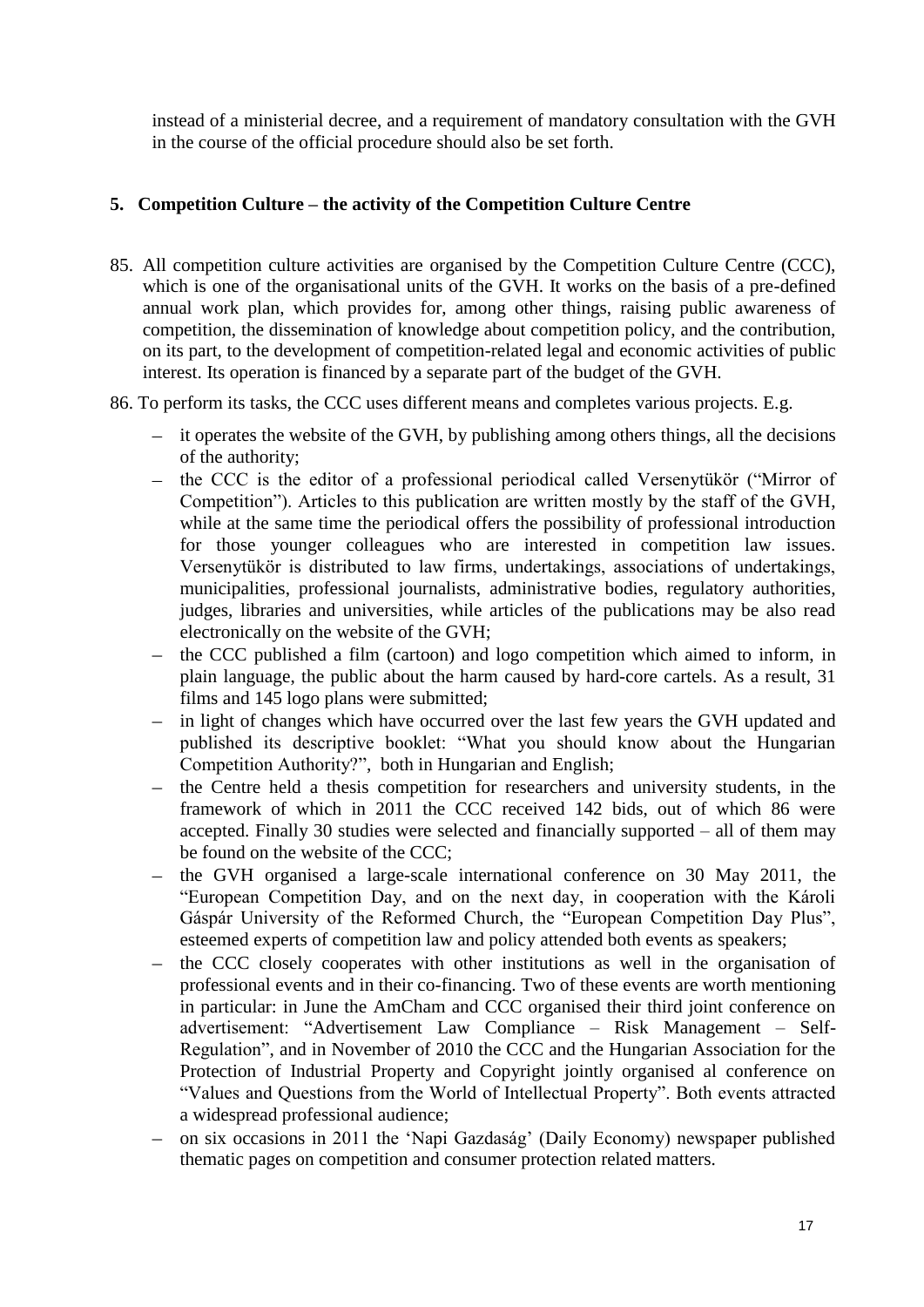# <span id="page-17-0"></span>**6. International relations and the activity of the OECD-GVH Regional Centre for Competition in Budapest**

# **6.1. International relations**

- 87. The international relations of the GVH focused mainly on co-operation with the European Commission and the national competition authorities of the EU Member States, co-operation within the framework of the Competition Committee of the Organisation for Economic Cooperation and Development (OECD) and the International Competition Network (ICN), as well as by bilateral co-operations.
- 88. Similarly to the practice of the previous years, the case-related co-operation within the European Competition Network (ECN) in respect of the application of the competition rules of the EU continued to be one of the main fields of the international relations.
- 89. Concerning co-operation with the International Competition Network (ICN), participation in the Cartel Working Group, where besides the DG Comp of the European Commission and the Japanese Fair Trade Commission, the GVH is the co-chair, continued to be a focal field.
- 90. The GVH's contribution to the work of the OECD Competition Committee and of its working groups was also of outstanding importance in 2011. Contributions were prepared about regulated conduct defence, quantification of harm to competition, excessive prices, remedies in merger cases, impact evaluation of merger decisions and economic evidence in merger analyses.
- 91. In compliance with established practice, the GVH also sent one of its experts in 2011 to the OECD for a whole year as a secondee on a rotation basis.
- 92. As regards bilateral international relations, the Albanian twinning project is worth mentioning. In 2009 a consortium was formed by the Department for Business, Innovations and Skills of the United Kingdom, the Italian Competition Authority and the GVH in order to make a bid for the twining project, which is a project that is aimed at providing technical assistance for the Albanian Competition Authority. The consortium won the tender and during 2010 preparatory works were made. The actual TA projects began in 2011 and shortterm experts of the GVH completed several missions during the year.

#### **6.2. The activity of the OECD-GVH Regional Centre for Competition in Budapest**

- 93. The OECD-GVH Regional Centre for Competition in Budapest (RCC) was established by the OECD and the GVH on 16 February 2005. Relying on the professional background of the Competition Division of the OECD and the GVH, the Centre provides capacity building assistance and policy advice for the competition authorities of the Central, East and South-East European region, namely for Albania, Armenia, Azerbaijan, Belarus, Bosnia and Herzegovina, Bulgaria, Croatia, Georgia, Macedonia, Moldova, Montenegro, Romania, the Russian Federation, Serbia and Ukraine. The RCC is financially supported by the Hungarian Government.
- 94. Among others, the RCC deals with issues such as: analysis of core competition cases, investigative techniques, competition policy principles in the process of regulatory reforms, training of judges, law enforcement priorities, guidelines, policies, practices and procedures, framework for the cooperation of the competition authorities of the region, competition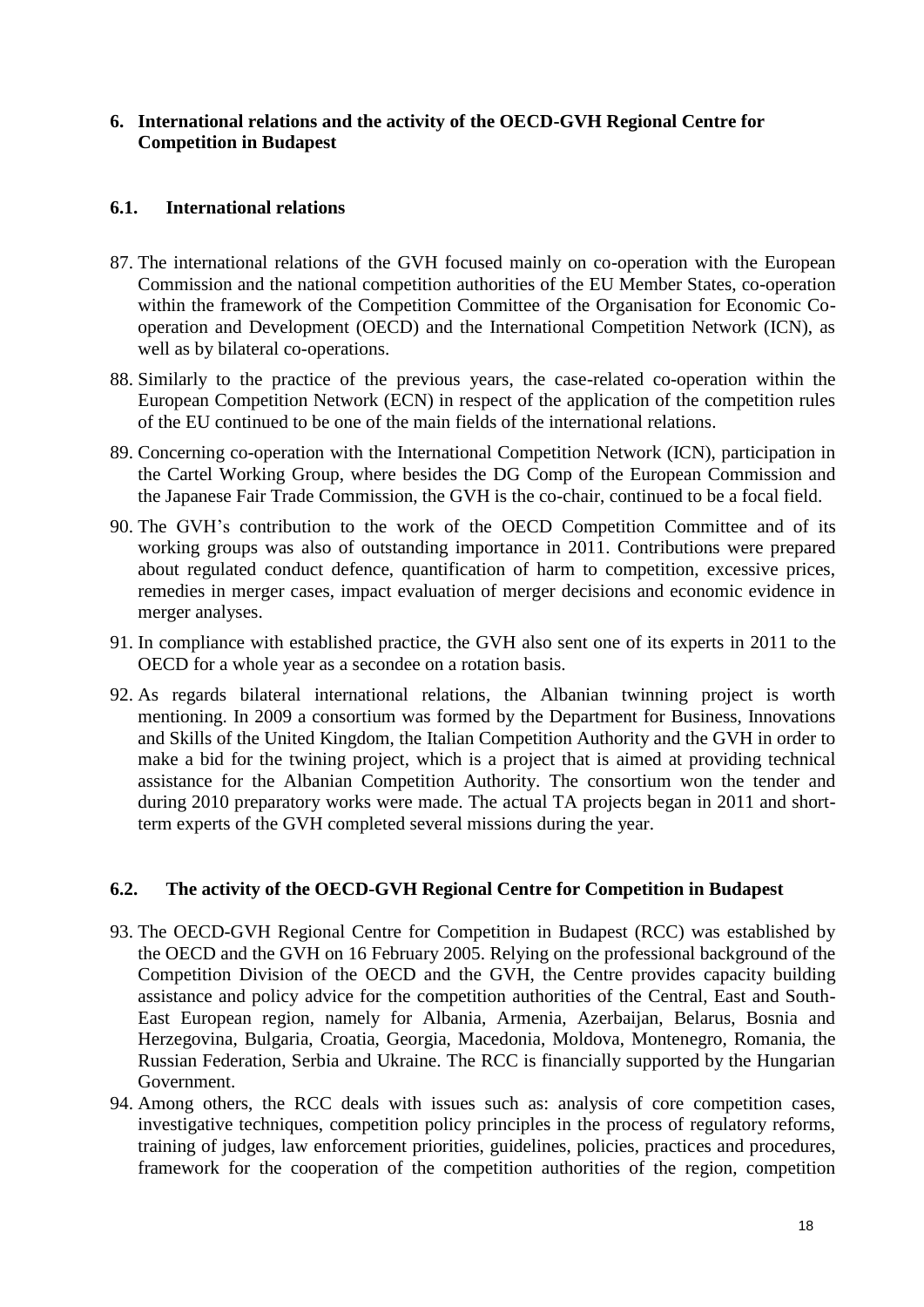advocacy, tools for communication, cooperation between competition authorities and regulatory bodies, and other general issues falling under competition law and policy. Regular meetings, training programmes, seminars and workshops were organised on all these topics.

- 95. In 2011 the RCC organised four programmes in Budapest for the experts of the beneficiary competition authorities on 1/ Quantitative analysis of horizontal concentrations; 2/ Restrictive agreements; 3/ Coordinated practices – theoretical issues and testimonies and 4/ Hypothetical case study on abuse of dominance.
- 96. The series of RCC seminars organised abroad also continued. This time the Bulgarian Commission for Protection of Competition hosted this event on the topic of *"Coordination and Information Exchange Between Competitors and the Role of Associations"*.
- 97. In addition to all these events there was a further meeting organised in Budapest for the heads of the beneficiary authorities. Besides discussing RCC-related questions and plans the heads also exchanged views on the importance and methodological issues of sector inquiries.

### <span id="page-18-0"></span>**7. Technical conditions and other information**

- 98. The Hungarian Parliament determined the total amount of the expenditures and revenues of the GVH concerning the year 2011, which was 1275,8 million HUF (approx. 4,5 million EUR). This amount covered the administrative expenses of the GVH.
- 99. According to Hungarian Competition Law, in 2011 the GVH was authorised to use twentyfive per cent as a maximum of the yearly average of the total amount of fines collected in the preceding two years for the development of competition culture, the culture of conscious consumer decision-making and to finance the operation of the OECD-GVH Regional Centre for Competition in Budapest (RCC). The total amount that was at the disposal of the CCC was 843,5 million HUF (approx. 3 million EUR).
- 100. In 2011 the approved number of the members of the GVH was 125.
- 101. Similarly to the practice applied in previous years, the GVH has placed a special emphasis on the advanced studies of its colleagues by providing them with the opportunity to become acquainted with European Union law practice. In 2011, two of the civil servants of the GVH worked for the European Commission as national experts, while another colleague was taking part in short internship programmes at the DG COMP. Furthermore, one of the colleagues of the GVH was provided with a foreign employment option at the OECD centre in Paris.

# <span id="page-18-1"></span>**8. Resources of the competition authority**

# *Resources overall (current numbers and change over previous year)*

*Annual budget (in HUF and EUR)*

|      | million HUF | 2465,5 |  |
|------|-------------|--------|--|
| 2010 | million EUR | 9,3    |  |
| 2011 | million HUF | 2328,2 |  |